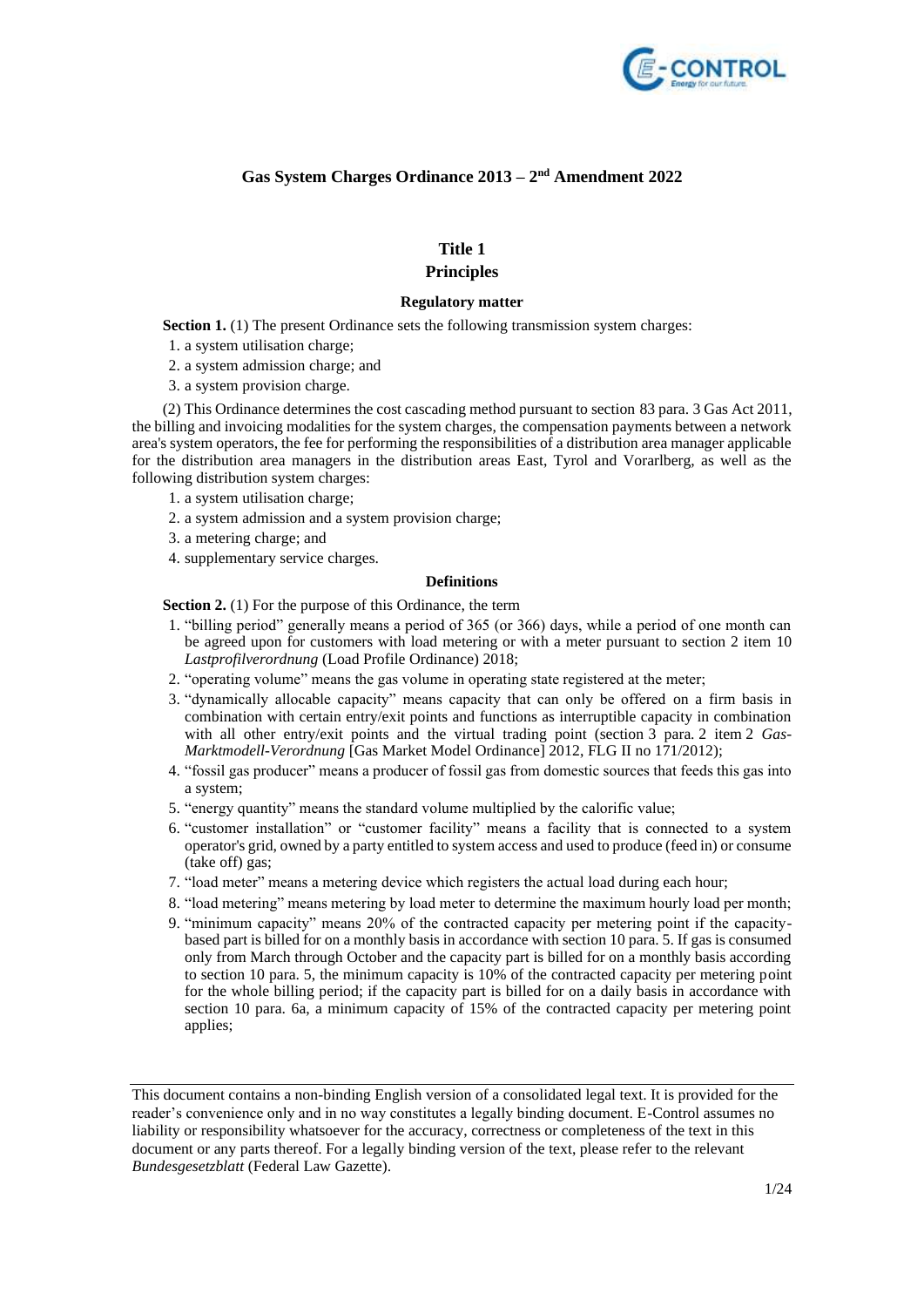

- 10. "standard volume" means the volume of gas in normal state (i.e. at a temperature of  $0^{\circ}$ C and a pressure of 1.01325 bar);
- 11. "capacity bracket" means any of the capacity brackets in accordance with section 10 which are defined by a minimum and maximum per billing period; the rate applies for the entire amount during a billing period;
- 11a. "standard capacity" means the capacity at the entry/exit points to/from the distribution area. It has a firm and an interruptible part, with the availability of the firm part depending on the current offtake in the distribution area;
- 12. "conversion calorific value" means the calorific value in kWh/Nm3 (at 0 °C) used to calculate the capacity in kWh/h when converting existing quantity-based transport contracts into energy-based entry and exit contracts. In the Market Area East, it is 11.19 kWh/n cu m (at 0  $^{\circ}$ C);
- 13. "calorific value", aka "invoiced calorific value", means the calorific value in kWh/m3 used to determine the energy quantity to be billed to consumers; it is 11.32 kWh/n cu m for the Market Area East, 11.27 kWh/n cu m for the Market Area Tyrol, and 11.27 kWh/n cu m for the Market Area Vorarlberg. If the average monthly value published by the competent distribution area manager deviates from these values by more than 2%, the former applies for that period of time;
- 14. "contracted capacity" means the technical or, if specified, the contracted maximum load, which must correspond to the actual capacity needs of the party entitled to system access. Short-term changes in consumption or injection patterns do not constitute a right to adjust the contracted capacity;
- 15. "meter size" means the size between the minimum and maximum gas flows in cu m/h set in OIML Recommendations R31 and R32 (row G) of the "International Organisation of Legal Metrology" on 1 October 2002;
- 16. "metering point" means the injection or withdrawal point where gas volumes are metered and registered. Every customer installation must have a metering point; connecting several customer installations to only one metering point is not permissible. If for technical reasons (meter size) it is not possible to register all gas consumed by a customer facility at one meter, several meters with the same pressure shall be joined to form one metering installation with one connection line for the purpose of metering consumption at one metering point;
- 17. "energy bracket" means any of the energy brackets in accordance with section 10 which are defined by a minimum and maximum per billing period. The applicable charge consists of the sum of all charges for all energy brackets run through until reaching the cumulative consumption according to section 10.

(2) In addition to the above, the definitions in section 7 Gas Act 2011, in section 2 Gas Market Model Ordinance 2012 and in Article 2 Regulation (EC) No 715/2009 on conditions for access to the natural gas transmission networks and repealing Regulation (EC) No 1775/2005, OJ L 211, 14.08.2009, apply.

## **Title 2**

### **Transmission network charges**

### **System utilisation charge for entry and exit**

**Section 3.** (1) The system utilisation charges for feeding into and taking off from the transmission network are determined applying the reference price methodology as per annex 3 and take the shape of rates that are stated in EUR/kWh/h, unless explicitly provided otherwise, per year and per entry/exit point, and that include the costs for energy needed for compression. System users must pay such charges even if the booked capacity is not nominated or only partially nominated.

(2) The rates for system utilisation for entry into the transmission network at the below entry points payable for firm, freely allocable entry capacity booked by way of contracts with a term of at least one year are:

- 1. Baumgarten: 0.85
- 2. Oberkappel: 0.97
- 3. Überackern: 0.97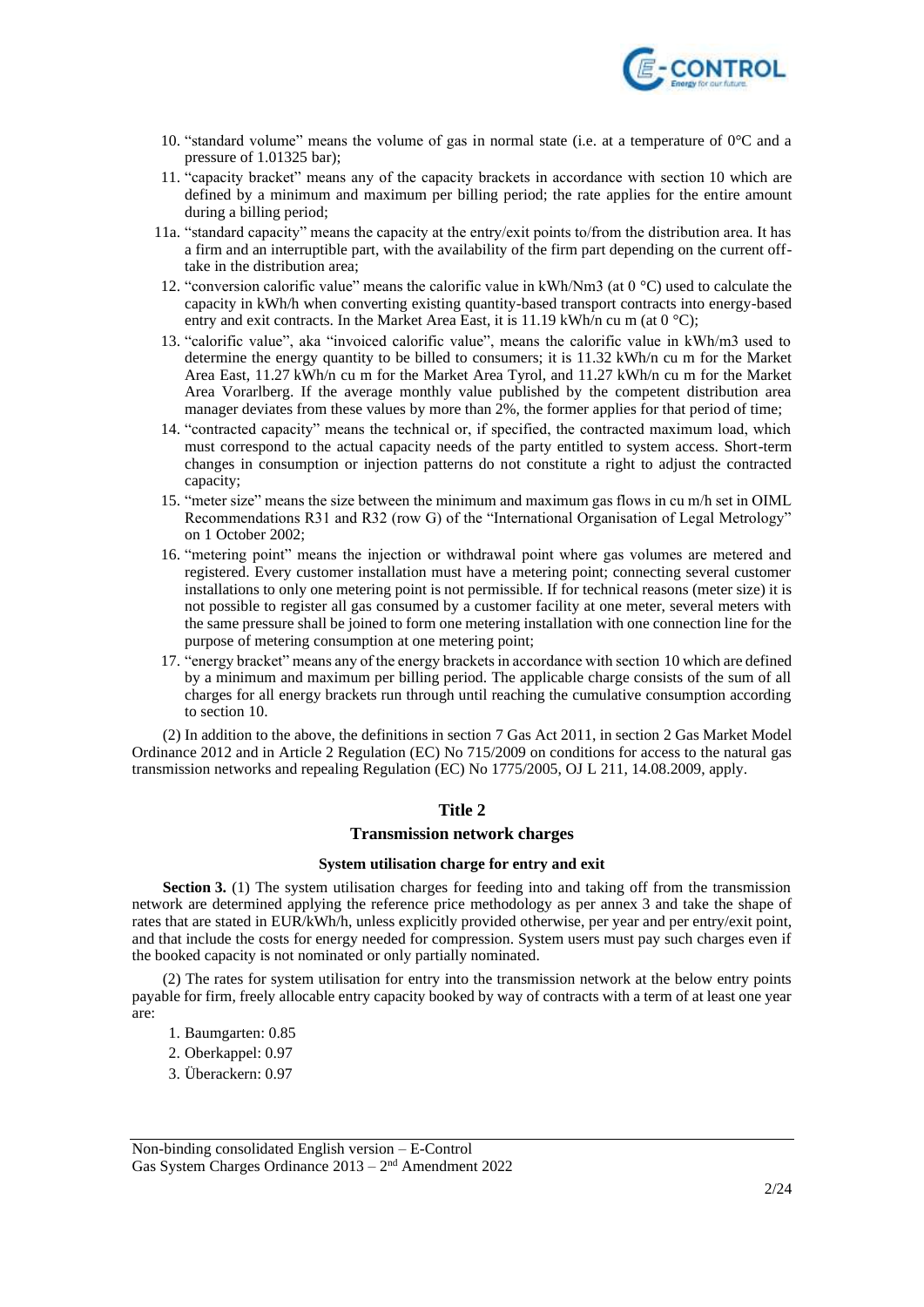

- 4. Arnoldstein: 0.97
- 5. Mosonmagyaróvár: 0.85
- 6. Murfeld: 0.97
- 7. Petrzalka: 0.85
- 8. Reintal: 0.85.

(3) The rates for system utilisation for exits from the transmission network at the below exit points payable for firm, freely allocable exit capacity booked by way of contracts with a term of at least one year are:

- 1. Baumgarten: 1.23
- 2. Oberkappel: 3.26
- 3. Überackern: 3.26
- 4. Arnoldstein: 4.35
- 5. Mosonmagyaróvár: 1.23
- 6. Murfeld: 1.90
- 7. Petrzalka: 1.23
- 8. Reintal: 1.23
- 9. Distribution area: 0.42
- 10. Carinthia distribution area: 3.85.

(4) Incremental transmission-level entry or exit capacity is subject to a mandatory minimum premium on the system utilisation charge pursuant to section 3 para. 2 or para. 3 until such time as the capacity can first be used. The minimum premium is derived from a mandatory minimum transport volume and decreases proportionally as commitments in excess of this minimum volume are made. System users shall pay any auction premium and the mandatory minimum premium in addition to the system utilisation charge pursuant to section 3 para. 2 or 3 for the duration of each contract. If the system utilisation charge according to section 3 paras 2 or 3 changes during the contract term, the payable price, consisting of the reserve price, the mandatory minimum premium and the auction premium, is adjusted for the difference between the original and the revised reserve price. The rates for the mandatory minimum premium for entries into and exits from the transmission network at the below entry and exit points payable for firm, freely allocable capacity booked by way of contracts with a term of at least one year are:

- 1. Mosonmagyaróvár entry point (project GCA 2017/01, mandatory minimum transport volume: 6,714,000 kWh/h) ...................................................................1.27.
- 2. Mosonmagyaróvár entry point (project GCA 2015/05, mandatory minimum transport volume: 1,913,490 kWh/h) .......................................................................... ............................ 1.40; 3. Murfeld entry point (project GCA 2015/08, mandatory minimum transport volume: 2,775,120 kWh/h) ........................................................................................ ............................ 1.34; 4. Reintal entry point (project GCA 2015/01a, mandatory minimum transport volume:
- 2,658,744 kWh/h) ........................................................................................ ............................ 4.48; 5. Reintal entry point (project GCA 2020/01, mandatory minimum transport volume:
- 1,194,924 kWh/h) ........................................................................................ ............................ 5,01.

(4a) For the projects listed in para. 4 items 4 and 5, the f-factor pursuant to Article 23 Commission Regulation (EU) 2017/459 establishing a network code on capacity allocation mechanisms in gas transmission systems and repealing Regulation (EU) No 984/2013, OJ L 72/1, 17.03.2017, is set at 0.8.

(5) The rates for system utilisation for entry into the transmission network at the below entry points payable for dynamically allocable capacity (the exit points to be combined with for firm rights are indicated in brackets) that has been booked by way of contracts with a term of at least one year are:

1. Überackern (Oberkappel): 0.88

- 2. Arnoldstein (distribution area): 0.68
- 3. Arnoldstein (Murfeld): 0.68.

*(Item 4 deleted by virtue of FLG II no 254/2020)*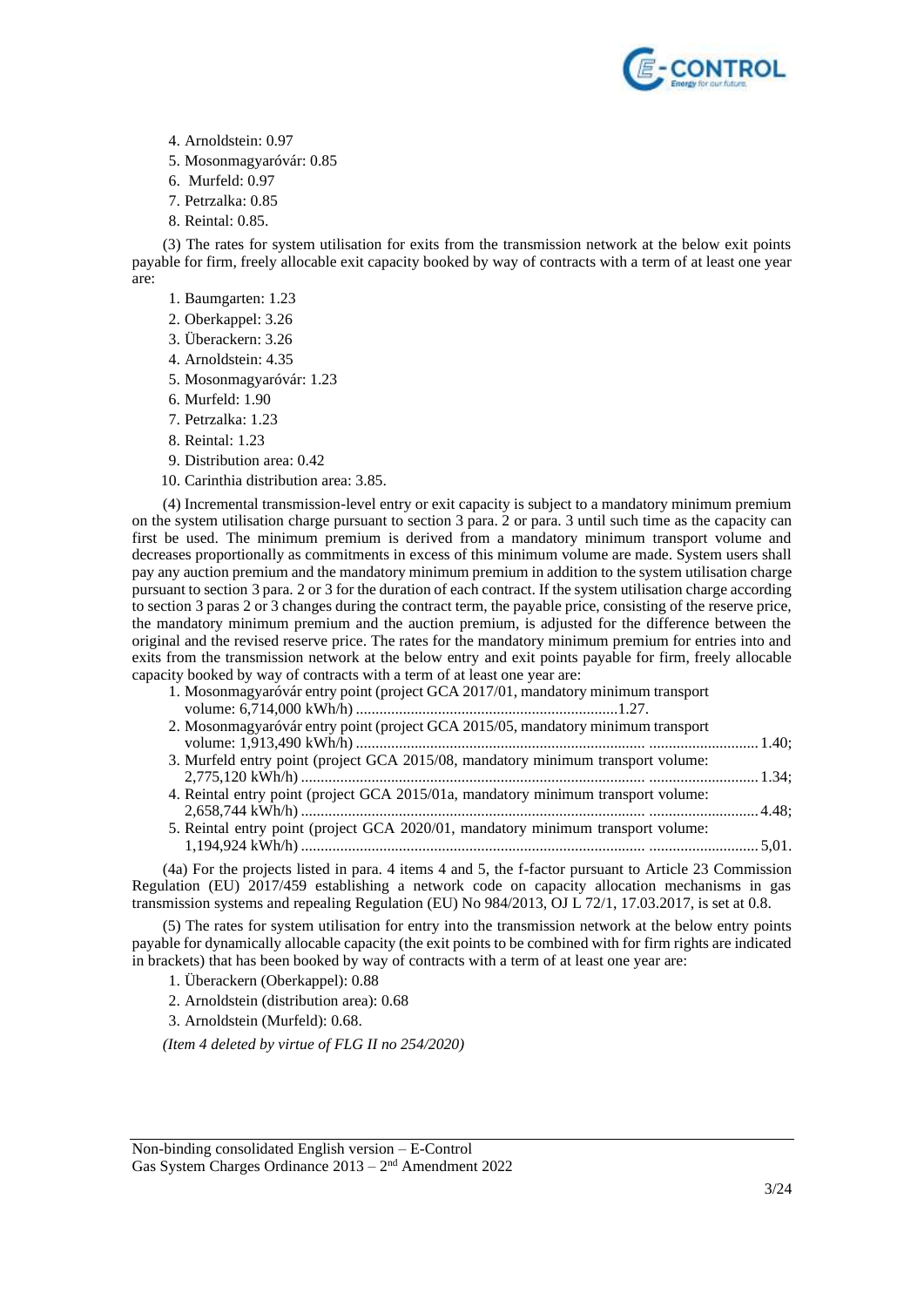

(6) The rates for system utilisation for exits from the transmission network at the below exit points payable for dynamically allocable exit capacity (the entry points to be combined with for firm rights are indicated in brackets) that has been booked by way of contracts with a term of at least one year are:

- 1. Überackern (Oberkappel): 2.93
- 2. Distribution area (Baumgarten): 0.38
- 3. Distribution area (Oberkappel): 0.38.

(Item 4 deleted by virtue of FLG II no 254/2020)(7) Unless explicitly stated otherwise in para. 7a, the rates for interruptible capacity are the same as those for the corresponding firm capacity. System users shall be compensated if interruptions occur. Such compensations take the form of reductions of the charge payable for the respective service month. The amount of such reduction to be granted by the transmission system operator  $(E_{Rm})$  is calculated by applying the formula in annex 1. There shall be no compensation in the case of interruptible transports on the basis of dynamically allocable capacity.

(7a) Notwithstanding the provisions under para. 7, a discount of 12% on the grid utilisation charge for firm, freely allocable entry capacity at the Oberkappel or Überackern points applies for interruptible entry capacity at these points. This rule holds for all capacities, regardless of their contract duration.

(8) The rates for system utilisation exclusively for transports between relevant points pursuant to section 39 Gas Act 2011 at interconnection points in the transmission network where several relevant points pursuant to section 39 Gas Act 2011 meet payable for firm capacity (the points to be combined with are indicated in brackets) that has been booked by way of contracts with a term of at least one year are:

|    | Überackern-SUDAL (Überackern-ABG): Entry: 0.14 | Exit: 0.14 |
|----|------------------------------------------------|------------|
| Ζ. | Überackern-ABG (Überackern-SUDAL): Entry: 0.14 | Exit: 0.14 |

(8a) An annual charge of 7.27 EUR/kWh/h for the system operator's service that entitles system users to nominations for exit from the Market Area East and immediate matching entry into the Czech market area is payable for capacity under contracts with a term of at least one year. Para. 9 applies mutatis mutandis.

(9) The rates for system utilisation for entries into the transmission network payable for capacity booked by way of contracts with a term of less than one year are derived from the rates (E) in paras 2, 5, and 7 to 8 above by applying the following formulae:

- 1. for quarterly products: (E/365)\*number of days in the quarter\*1.15;
- 2. for monthly products: (E/365)\*number of days in the month\*1.3;
- 3. for daily products:  $(E/365)*1.5$ ;
- 4. for rest-of-the-day and within-day products: (E/8760)\*number of (remaining) hours in the day\*2.

(9a) The rates for system utilisation for exits from the transmission network payable for capacity booked by way of contracts with a term of less than one year are derived from the rates (E) in paras 3 and 6 to 8 above by applying the following formulae:

- 1. for quarterly products: (E/365)\*number of days in the quarter\*1.15;
- 2. for monthly products: (E/365)\*number of days in the month\*1.3;
- 3. for daily products: (E/365)\*1.5;
- 4. for rest-of-the-day and within-day products: (E/8760)\*number of (remaining) hours in the day\*2.

(10) In the event of transport restrictions caused by unplanned maintenance that the transmission system operator has not publicly announced 42 days in advance in line with point 3.3(1)(g) of Annex 1 to Regulation (EC) No 715/2009, and in the event of transport restrictions at an entry or exit point in excess of 360 hours per gas year, the charges payable by system users are reduced in accordance with the duration and extent of the restriction. This shall take the form of reductions of the charge payable for the respective service month. The amount of such reduction to be granted by the transmission system operator ( $E_{km}$ ) is calculated by applying the formula in annex 2.

### **System utilisation charge for storage**

**Section 4.** (1) The system utilisation charges for exits from the transmission network into storage are determined applying the reference price methodology as per annex 3 and take the shape of rates that are stated in EUR/kWh/h, unless explicitly provided otherwise, per year and per exit point, and that include the costs for energy needed for compression. Storage system operators must pay such charges even if the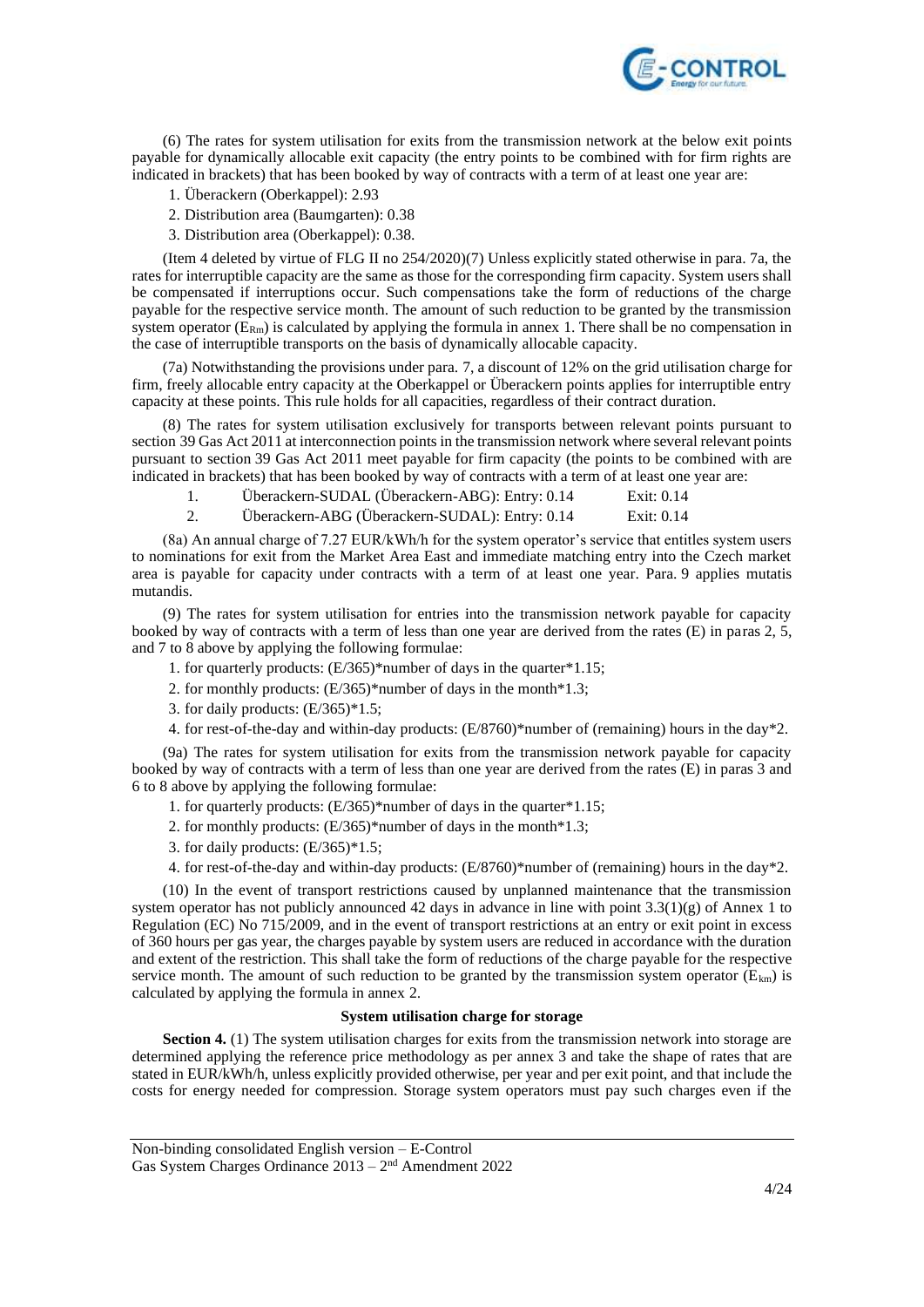

capacity booked in accordance with section 16 Gas Market Model Ordinance 2012 is not nominated or only partially nominated.

(2) The rates for system utilisation for exits from the transmission network into storage at the below exit points payable for firm, freely allocable exit capacity booked by way of contracts with a term of one year are:

1. Storage facility 7-fields: 0.44;

2. Storage facility MAB: 0.44.

## *(Para. 2a deleted by virtue of FLG II no 427/2015)*

(3) Storage system operators shall pay to the system operator to whose system their storage facility is connected the charges pursuant to paras 6 and 7 on a monthly basis, in addition to the charges pursuant to para. 2 and section 12 para. 2. If a storage facility is connected both to the transmission and to the distribution network, the quantities for calculating the system utilisation charge for cross-border storage usage are calculated by the transmission system operator. Based on the quantities calculated by the transmission system operator, the distribution and transmission system operators send separate bills to the storage system operator within six weeks following the last day of the relevant month. The key for distributing the revenue deriving from the charges in accordance with para. 6 between the system operators shall reflect the energy quantity in kWh injected from the storage facility into each system by each balance group during the month in question. The key for distributing the revenue deriving from the charges in accordance with para. 7 between the system operators shall reflect the energy quantity in kWh injected into the storage facility from each system by each balance group during the month in question.

(4) The rates for interruptible capacity are the same as those for the corresponding firm capacity. System users shall be compensated if interruptions occur. Such compensations shall take the form of reductions of the charge payable for the respective service month. The amount of such reduction to be granted by the transmission system operator  $(E_{Rm})$  is calculated by applying the formula in annex 1. There shall be no compensation in the case of interruptible transports on the basis of dynamically allocable capacity.

(5) In the event of transport restrictions caused by unplanned maintenance in line with the general terms and conditions for transmission system access approved under section 32 Gas Act 2011, and in the event of transport restrictions at an entry or exit point in excess of 360 hours per gas year, the charges payable by system users are reduced in accordance with the duration and extent of the restriction. This shall take the form of reductions of the charge payable for the respective service month. The amount of such reduction to be granted by the transmission system operator  $(E_{km})$  is calculated by applying the formula in annex 2.

(6) The rates for system utilisation for cross-border use of storage facilities at transmission level in line with para. 8 item 1, in cent/kWh/h per day, are:

1. Storage facility 7-fields: 0.77

2. Storage facility MAB: 0.22

The quantity relevant for billing the system utilisation charge is the sum of minimum storage account positions in accordance with para. 8 item 1 recorded for each storage customer during a gas day in kWh/h.

(7) The rates for system utilisation for cross-border use of storage facilities at transmission level in line with para. 8 item 2, in cent/kWh/h per day, are:

- 1. Storage facility 7-fields: 0.27
- 2. Storage facility MAB: 0.23

The quantity relevant for billing the system utilisation charge is the sum of maximum storage account positions in accordance with para. 8 item 2 recorded for each storage customer during a gas day in kWh/h.

(8) Cross-border use of a storage facility has taken place if the hourly account position pursuant to para. 10 item 2 is not zero.

- 1. A negative hourly position indicates cross-border storage use from the Market Area East into a neighbouring market area;
- 2. A positive hourly position indicates cross-border storage use into the Market Area East from a neighbouring market area.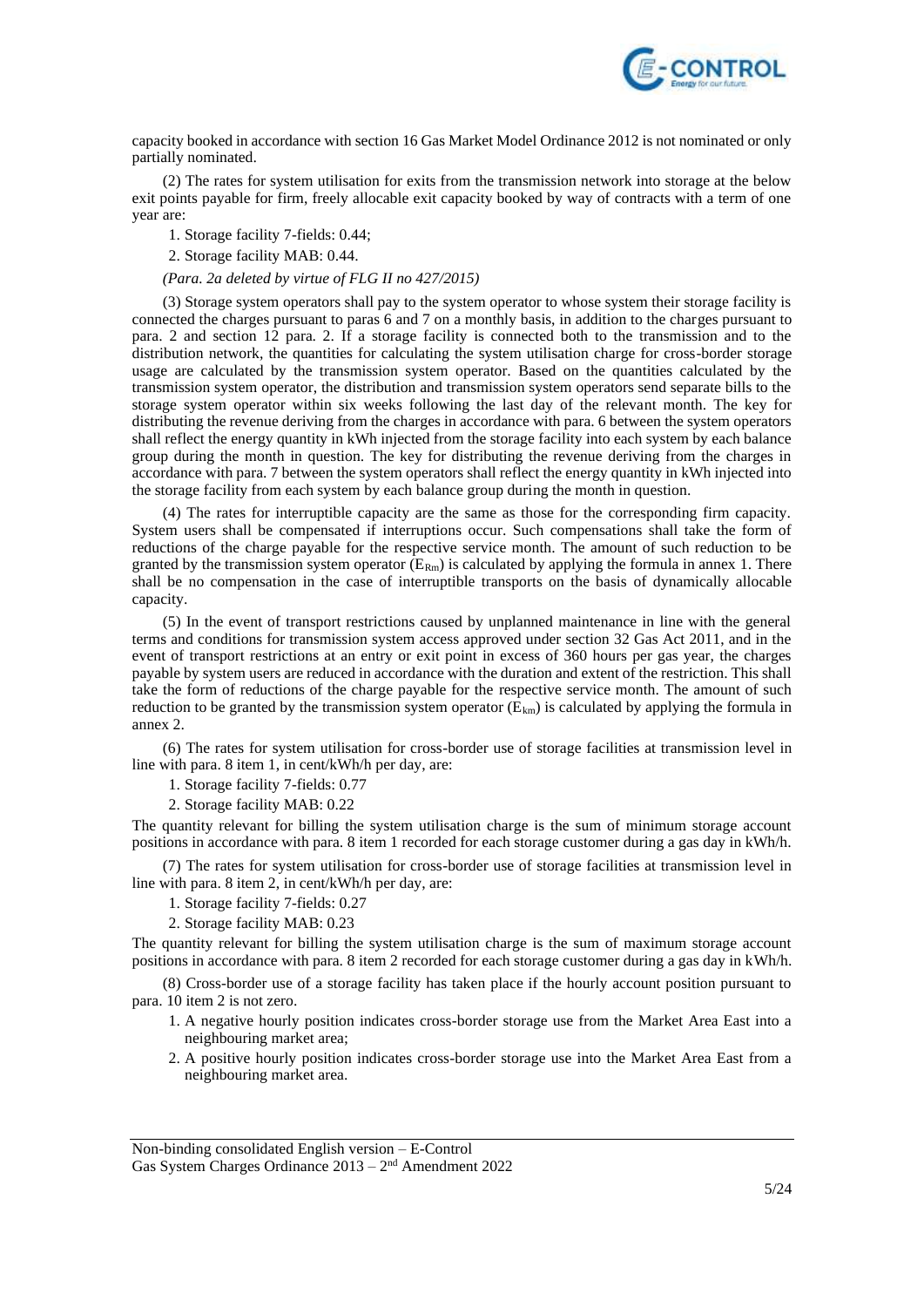

Transmission and distribution system operators shall provide each other with the pertaining data in accordance with para. 9 items 2 and 3.

(9) If no cross-border storage use has taken place, the storage system operator shall prove so to the system operator to whose system the storage facility is connected. If a storage facility is connected to both the transmission and distribution networks, evidence shall be provided to both the transmission and distribution system operators. For this purpose, storage system operators shall set up a storage account per customer and per market area, to record entry and exit nominations pursuant to items 2 and 3, and transfers between the market area storage accounts. Storage system operators shall submit the following data to system operators:

- 1. the hourly movement of the storage account balance per storage customer, confirmed by an independent auditor if the system operator has had reason to request so;
- 2. the hourly entry nominations from the transmission and distribution network to the storage facility for each customer and balance group, confirmed towards the system operators by the distribution area manager;
- 3. the hourly exit nominations from the storage facility into the transmission and distribution network for each storage customer and balance group, confirmed towards the system operators by the distribution area manager.
- (10) The hourly storage account position per customer is calculated as follows:
- 1. the forecast hourly movement of the storage account per customer is calculated by subtracting the exit nominations (para. 9 item 3) from the entry nominations (para. 9 item 2) for each hour;
- 2. the hourly position of the storage account per customer is calculated by subtracting the forecast hourly movement (item 1) from the actual hourly movement (para. 9 item 1) for that customer.

## **Transmission system admission charge**

**Section 5.** The system admission charge compensates the transmission system operator for all reasonable cost, considering normal market prices, directly arising from connecting a facility to a transmission system for the first time or altering a connection to account for a system user's increased connection capacity. The system admission charge is a one-off payment; the system user shall be informed of how it is made up in a transparent and understandable manner. In cases where connection costs are borne by system users themselves, the system admission charge shall be reduced accordingly. The system admission charge shall be cost-reflective; the transmission system operator may set a uniform rate for similar system users.

#### **Transmission system provision charge**

**Section 6.** The system provision charge is payable at the time of first connection or increase of contracted capacity as a one-off, capacity-based payment and covers the past and future network development measures necessary to enable such connection. It is a one-off payment whose amount reflects the agreed extent of system usage and which is billed for at the time of signature of a system access contract or increase of the contracted capacity. The rate for system provision for load-metered facilities and storage facilities at transmission level is:

#### **Compensation payments**

**Section 7.** (1) The payments for compensation among the transmission system operators are stated as net annual amounts payable in twelve equal instalments, one per month.

(2) Gas Connect Austria GmbH shall make equalisation payments in the amount of EUR 14,930,464. to TAG GmbH.

#### **Auctions**

**Section 8.** (1) Where capacity is to be auctioned pursuant to section 6 Gas Market Model Ordinance 2012, the rates stated in section 3 serve as the reserve price.

(2) For capacity to be auctioned pursuant to section 6 para. 1 Gas Market Model Ordinance 2012, system users shall pay both the reserve price and the difference between the reserve price and the clearing price of the auction (premium) for the duration of their contract. If the rates according to section 3 change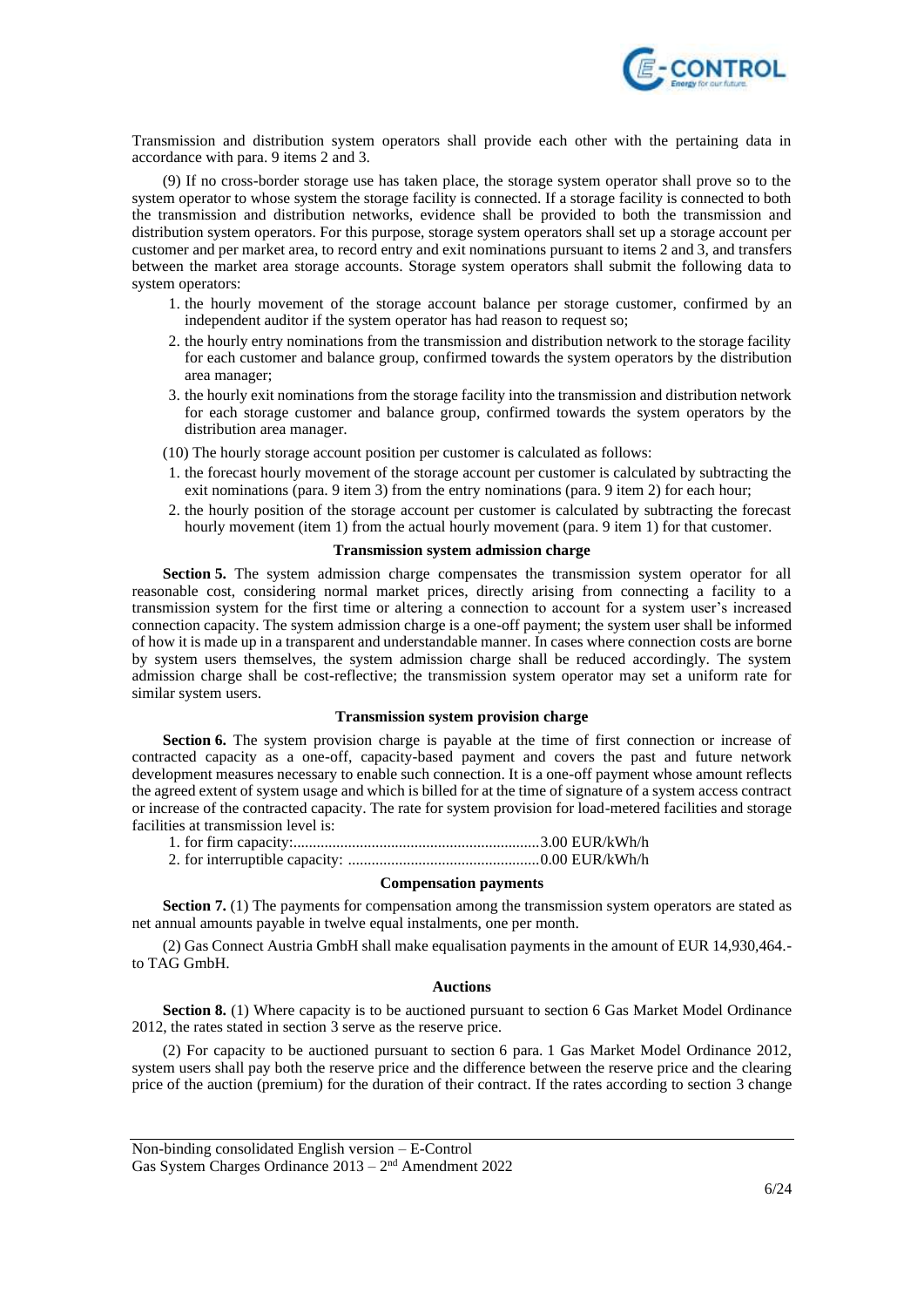

during the contract term, the payable price, consisting of the reserve price and the auction premium, is adjusted for the difference between the original and the revised reserve price.

(3) Lower multipliers than in section 3 paras 9 or 9a can be applied to implicit allocation methods pursuant to Article 2 para. 5 Regulation (EU) No 2017/459 establishing a Network Code on Capacity Allocation Mechanisms in Gas Transmission Systems and repealing Regulation (EU) No 984/2013.

*(para. 4 deleted by virtue of FLG II no 85/2018)*

# **Title 3**

## **Distribution network charges**

#### **Distribution system provision charge**

**Section 9.** (1) The system provision charge at distribution level takes the shape of rates that are stated in EUR per kWh/h payable for the contracted capacity; they are:

- 1. For load-metered facilities and storage facilities at network levels 1 and 2: In the Burgenland, Carinthia, Lower Austria, Upper Austria, Salzburg, Styria, Tyrol, Vorarlberg, and Vienna areas:
- a) For firm or standard capacity: 3.00 EUR
- b) For interruptible capacity for storage facilities: 0.00 EUR
	- 3. For load-metered facilities and storage facilities at network level 3: In the Burgenland, Carinthia, Lower Austria, Upper Austria, Salzburg, Styria, Tyrol, Vorarlberg, and Vienna areas:
- a) For firm or standard capacity: 5.00 EUR
- b) For interruptible capacity for storage facilities: 0.00 EUR
	- 4. For facilities without load metering at network level 3:
		- In the Burgenland, Carinthia, Lower Austria, Upper Austria, Salzburg, Styria, Tyrol, Vorarlberg, and Vienna areas: 0.00 EUR

### **System utilisation charge for final customers and system operators**

**Section 10.** (1) Unless explicitly provided otherwise, the system utilisation charge at distribution level payable by final customers and system operators in network areas in accordance with section 73 para. 2 Gas Act 2011 takes the shape of commodity rates in cent/kWh per metering point for energy, and capacity rates in cent/kWh/h per year and metering point or flat rates in cent/month per metering point for capacity. The charges for network level 2 also apply to facilities connected at network level 1. Switching connected facilities from network level 3 to network level 2 is only allowed if there is proof that a technical change that is necessary for the facility to operate necessitates that gas be handed over at a pressure higher than 6 bar.

(2) In cases where meters register gas in normal state, the quantity of gas is calculated by multiplying the volume in normal state by the calorific value pursuant to section 2 para. 1 item 13.

(3) In cases where meters register gas in operating state, the volume in normal state is calculated in accordance with the technical methods set in directive G 0110 of the Austrian Association for Gas and Water, published in October 2015. The pressure ambient (pamb) in the assigned elevation zone is determined once. The quantity of gas is calculated by multiplying the volume in normal state by the calorific value pursuant to section 2 para. 1 item 13.

(4) The charges result from application of a commodity rate (split into energy brackets) and a capacity rate (split into capacity brackets). The energy and capacity brackets 1 through 4 apply to facilities without load metering; the energy and capacity brackets A through F apply to load-metered facilities. Energy quantities are accounted for by the rates in energy brackets 1-4 and A-F, which imply that brackets are run through successively until the annual consumption is reached. Capacity is accounted for by the rates in capacity brackets A-F and 1-4, with flat rates for brackets 1-4. The flat rates determined for brackets 1-4 generally refer to a period of one month. If the billing period is shorter or longer than one month, then the rates shall be prorated on a daily basis. Brackets may be merged so that the same commodity or capacity rate applies. Invoicing shall correspond to actual meter reading intervals (section 15 para. 3), while section 126 para. 2 Gas Act 2011 remains unaffected thereby.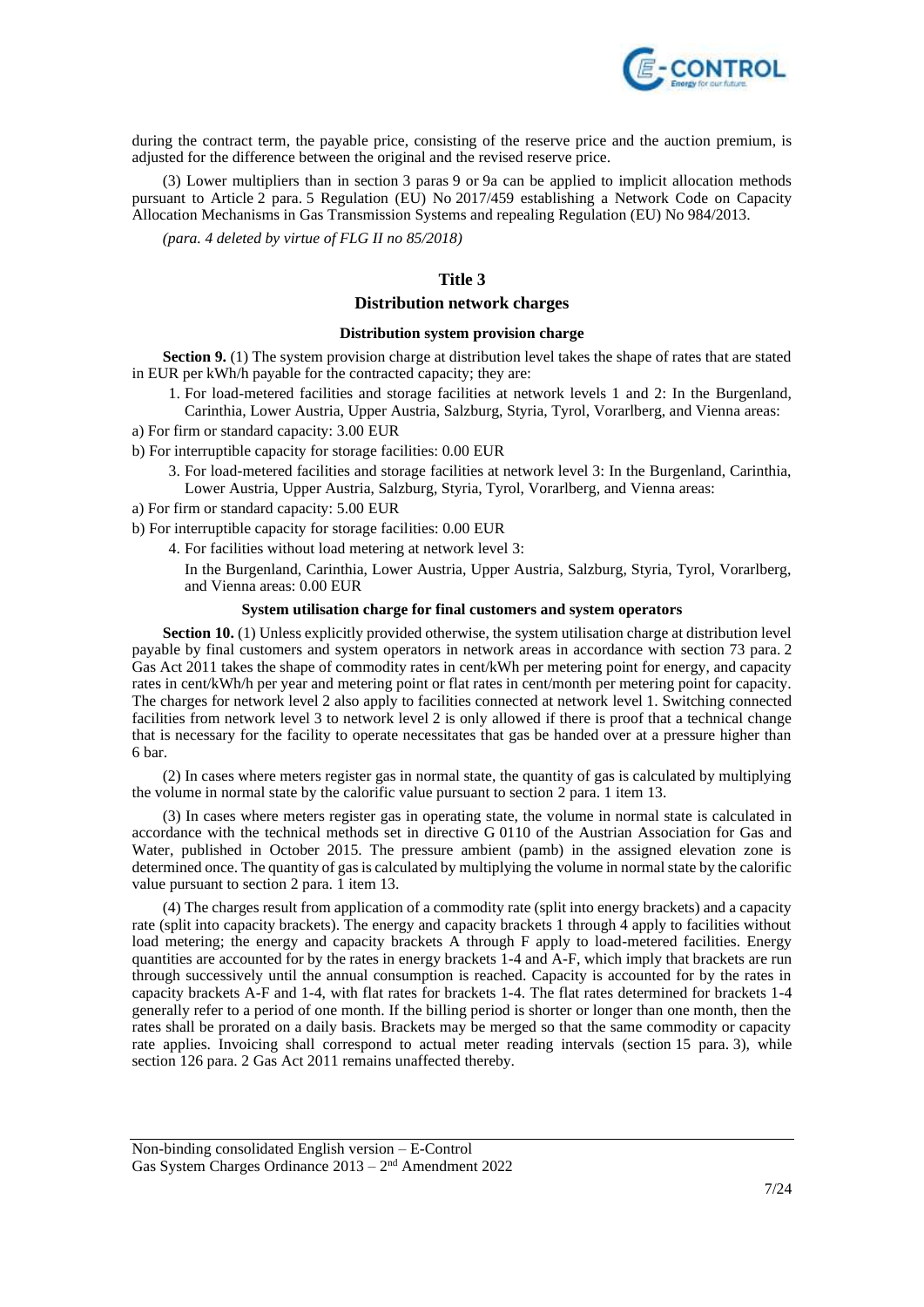

(5) In order to calculate the monthly capacity-based charge for system utilisation for load-metered facilities, the highest hourly load registered during the one-month billing period is multiplied by the twelfth part of the capacity rate set in this Ordinance. Where the billing period is one year, the capacity-based part of the system utilisation charge is determined by multiplying the arithmetic mean of the highest hourly loads of each month of the last billing period by the capacity rate set in this Ordinance. Irrespective of the highest hourly load actually recorded in a month, the capacity-based part of the system utilisation charge cannot make reference to less than the minimum capacity according to section 2 para. 1 item 9. The minimum capacity only applies for final customers.

(6) If the capacity contracted for a metering point is exceeded during a month, the final customer is billed five times the capacity charge for the excess capacity used. The excess capacity is determined based on the highest hourly load registered in that month.

Where the following conditions are fulfilled, the capacity charge times five for short-term excess capacity use does not apply:

- 1. capacity use is limited due to the existence of a capacity bottleneck in the distribution system that has been identified by the distribution area manager;
- 2. the excess capacity use was agreed between the final customer and the distribution system operator based on the general terms and conditions for distribution systems;
- 3. the contracted capacity per metering point exceeds 50,000 kWh/h; and
- 4. the meter readings are available to the distribution system operator online.

(6a) Notwithstanding para. 5 and if so requested by the final customer, the capacity part of the system utilisation charge is calculated based on the highest hourly load registered during each day in the case of facilities at network level 2 with contracted capacities of more than 50,000 kWh/h per metering point. The basis for daily charges is calculated by multiplying the highest hourly load registered during each day by the capacity rate ordered pursuant to this paragraph. The billing mode can be changed once in twelve months. Irrespective of the highest hourly load actually recorded during a day, the capacity part of the system utilisation charge cannot make reference to less than the minimum capacity according to section 2 para. 1 item 9.

(6b) If the capacity contracted for a metering point is exceeded during a day, the final customer is billed five times the capacity charge according to para. 6a for the excess capacity used. The excess capacity is determined based on the highest hourly load registered during that day.

Where the following conditions are fulfilled, the capacity charge times five for short-term excess capacity use does not apply:

- 1. capacity use is limited due to the existence of a capacity bottleneck in the distribution system that has been identified by the distribution area manager;
- 2. the excess capacity use was agreed between the final customer and the distribution system operator based on the general terms and conditions for distribution systems;
- 3. the contracted capacity per metering point exceeds 50,000 kWh/h; and
- 4. the meter readings are available to the distribution system operator online.

(6c) If so requested, facilities that offer balancing services on the electricity balancing markets are billed by correspondingly applying para. 6a for days during which the control area operator pursuant to section 23 para. 2 item 6 Electricity Act 2010 purchases the balancing energy offered. The maximum hourly load registered on days when balancing energy is purchased is excluded from calculation of the monthly maximum metered load pursuant to para. 5. The capacity charge pursuant to para. 5 is reduced accordingly by the days when balancing energy was called off. The control area operator submits to the gas distribution system operator to whose network the facility is connected the data necessary for billing.

(7) If the billing period is not 356 (or 366) days, the energy brackets pursuant to para. 4 are scaled to the actual billing period in accordance with the load profile determined following the Load Profile Ordinance. The energy brackets are also scaled to actual or calculated consumption whenever the system charges are changed. This calculation (and, if applicable, the statistical consumption calculation) shall be presented in a transparent and verifiable way on the bill. The system operator shall provide an explanation of the calculation method on its website for final customers to verify how the energy brackets have been scaled and how their consumption has been calculated. Where final customers request so, they are provided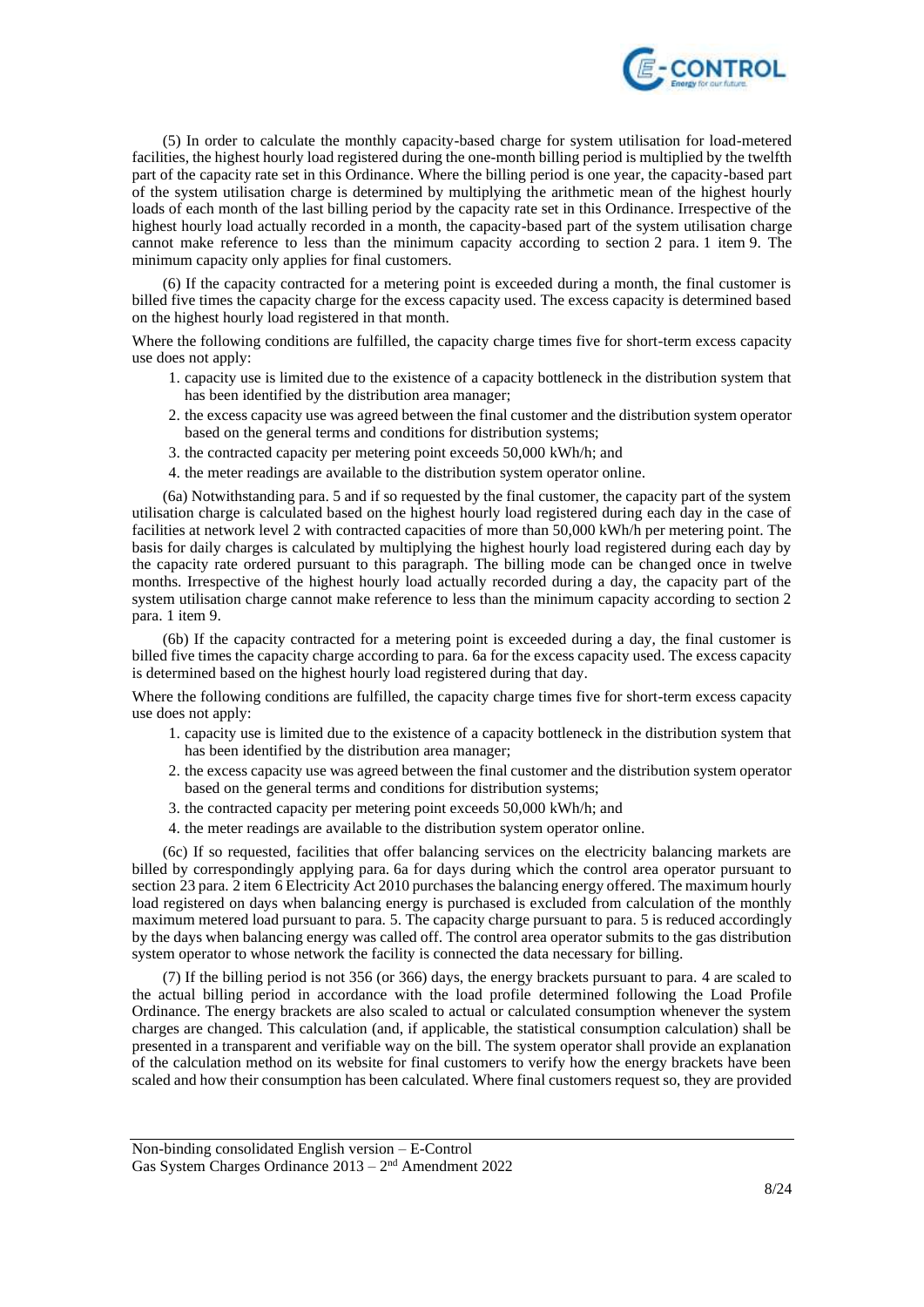

with the calculated daily and/or monthly consumption data for the last billing period either electronically or in hard copy.

(8) The system utilisation charge at distribution level payable by consumers and system operators in network areas in accordance with section 73 para. 2 Gas Act 2011 is:

1. For network level 2:

#### Netzbereich Burgenland Ebene 2

| <b>Verbrauch</b><br>[kWh/a]   |        | Arbeitspreis<br>[Conf/kWn]<br>gem. Ab c 6 | <b>Arbeit spreis</b><br>[ContikWh]<br>gem. Abs 8a |                  | Le Islama spre le<br>[Cont/kWh/h]<br>gem. Abs 6 | Le Islama spre le<br>[ContikWivih]<br>gem. Abs 8a |
|-------------------------------|--------|-------------------------------------------|---------------------------------------------------|------------------|-------------------------------------------------|---------------------------------------------------|
| $0 - 5,000,000$               | Zone A | 0.4984                                    | 0.7476                                            | <b>Staffol A</b> | 631                                             | 2.5932                                            |
| $>5.000.000 - 10.000.000$     | Zone B | 0.2756                                    | 0.4134                                            | Statiel B        | 631                                             | 2,5932                                            |
| $>10.000.000 - 100.000.000$   | Zone C | 0.1384                                    | 0.2076                                            | <b>Statiel C</b> | 631                                             | 2,5932                                            |
| $>$ 100.000.000 - 200.000.000 | Zone D | 0.0637                                    | 0.0956                                            | Statiel D        | 631                                             | 2,5932                                            |
| >200.000.000<br>900.000.000   | Zone E | 0.0637                                    | 0.0956                                            | Staffel E        | 631                                             | 2.5932                                            |
| >900.000.000                  | Zone F | 0.0637                                    | 0.0956                                            | Staffel F        | 631                                             | 2,5932                                            |

#### Netzbereich Kärnten Ebene 2

| <b>Verbrauch</b><br>[kWh/a]   |        | Arbeitspreis<br>[Conf/kWn]<br>com. Ab c 6 | <b>Arbeit spreis</b><br>[ContikWh]<br>gem. Abs 8a |                  | Le Iching core ic<br>[ContitWhih]<br>gom, Abe 6 | Le Istung spre ls<br>[ContikWivih]<br>gem. Abs 8a |
|-------------------------------|--------|-------------------------------------------|---------------------------------------------------|------------------|-------------------------------------------------|---------------------------------------------------|
| $0 - 5,000,000$               | Zone A | 0.2534                                    | 0.3801                                            | <b>Staffel A</b> | 564                                             | 2.3178                                            |
| $>5.000.000 - 10.000.000$     | Zone B | 0.1354                                    | 0.2031                                            | Statiel B        | 564                                             | 2.3178                                            |
| $>10.000.000 - 100.000.000$   | Zone C | 0.0803                                    | 0.1205                                            | Statiel C        | 564                                             | 2.3178                                            |
| $>$ 100.000.000 - 200.000.000 | Zone D | 0.0547                                    | 0.0821                                            | Statiel D        | 564                                             | 2.3178                                            |
| 900.000.000<br>>200.000.000   | Zone E | 0.0547                                    | 0.0821                                            | Staffel E        | 564                                             | 2.3178                                            |
| >900.000.000                  | Zone F | 0.0308                                    | 0.0462                                            | Staffel F        | 564                                             | 2,3178                                            |

### Netzbereich Niederösterreich Ebene 2

| <b>Verbrauch</b><br>[kWh/a]   |        | Arbeitspreis<br>[Conf/kWn]<br>gem. Ab c 6 | <b>Arbeitspreis</b><br>[ContikWh]<br>gem. Abs 8a |                  | Le letung spre le<br>[Cont/kWh/h]<br>gem. Abs 6 | Le letung spre le<br>[Cent/kWh/h]<br>gem, Abs 8a |
|-------------------------------|--------|-------------------------------------------|--------------------------------------------------|------------------|-------------------------------------------------|--------------------------------------------------|
|                               |        |                                           |                                                  |                  |                                                 |                                                  |
| $0 - 5.000,000$               | Zone A | 0.0812                                    | 0.1218                                           | <b>Staffel A</b> | 492                                             | 2.0219                                           |
| $> 5.000.000 - 10.000.000$    | Zone B | 0.0748                                    | 0.1122                                           | Statiel B        | 492                                             | 2,0219                                           |
| $>10.000.000 - 100.000.000$   | Zone C | 0.0663                                    | 0.0995                                           | Statiel C        | 492                                             | 2.0219                                           |
| $>$ 100.000.000 - 200.000.000 | Zone D | 0.0663                                    | 0.0995                                           | Statiel D        | 492                                             | 2,0219                                           |
| 900.000.000<br>>200.000.000   | Zone E | 0.0475                                    | 0.0713                                           | Staffel E        | 492                                             | 2.0219                                           |
| >900.000.000                  | Zone F | 0,0410                                    | 0,0615                                           | Staffel F        | 492                                             | 2,0219                                           |
|                               |        |                                           |                                                  |                  |                                                 |                                                  |
|                               |        |                                           |                                                  |                  |                                                 |                                                  |

#### Netzbereich Oberösterreich Ebene 2

| <b>Verbrauch</b><br>[kWh/a]   |        | Arbeitspreis<br>[Conf/kWn]<br>gem. Ab c 6 | <b>Arbeitspreis</b><br>[CentikWh]<br>gem. Abs 8a |                  | Le Islama spre le<br>[ContikWivin]<br>gem. Abs 6 | Le Islama spre le<br>[CentikWivin]<br>gem. Abs 6a |
|-------------------------------|--------|-------------------------------------------|--------------------------------------------------|------------------|--------------------------------------------------|---------------------------------------------------|
|                               |        |                                           |                                                  |                  |                                                  |                                                   |
| $0 - 5,000,000$               | Zone A | 0.0720                                    | 0.1080                                           | <b>Staffel A</b> | 508                                              | 2,0877                                            |
| $>5.000.000 - 10.000.000$     | Zone B | 0.0711                                    | 0.1067                                           | Statiel B        | 508                                              | 2,0877                                            |
| $>10.000.000 - 100.000.000$   | Zone C | 0.0482                                    | 0.0723                                           | <b>Statiel C</b> | 508                                              | 2,0877                                            |
| $>$ 100.000.000 - 200.000.000 | Zone D | 0.0460                                    | 0.0690                                           | Statiel D        | 508                                              | 2,0877                                            |
| 900.000.000<br>>200.000.000   | Zone E | 0.0452                                    | 0.0678                                           | Staffel E        | 508                                              | 2,0877                                            |
| >900.000.000                  | Zone F | 0.0449                                    | 0.0674                                           | Staffel F        | 508                                              | 2,0877                                            |
|                               |        |                                           |                                                  |                  |                                                  |                                                   |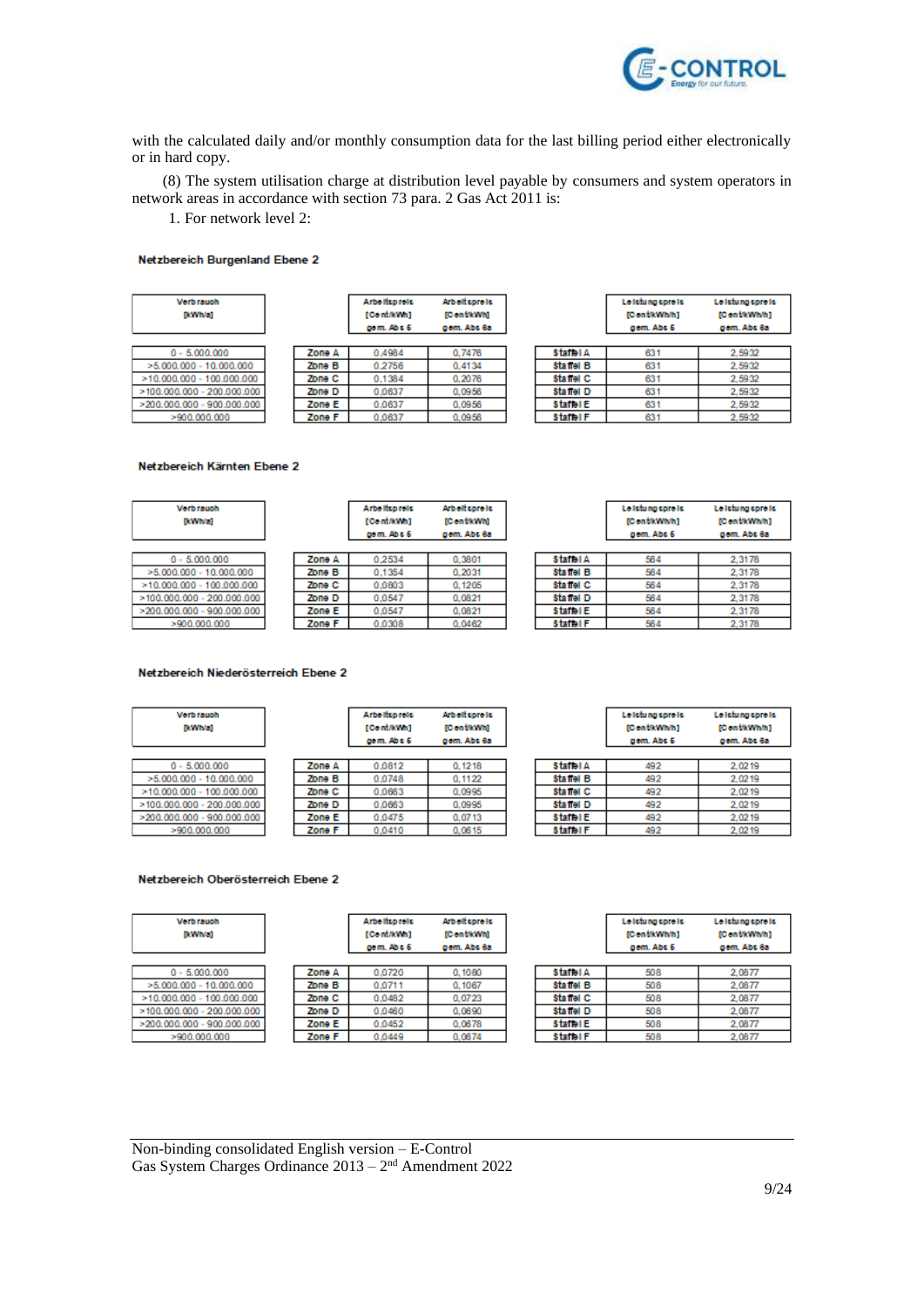

#### Netzbereich Salzburg Ebene 2

| <b>Verbrauch</b><br>[kWh/a]     |        | Arbeitspreis<br>[Cont/kWh]<br>gom. Ab c 6 | <b>Arbeitspreis</b><br>[C on the Whi<br>gem. Abs 6a |                  | Leiching core ic<br>[ContitWhih]<br>gem. Abs 6 | Le letung spre le<br>[CentikWivh]<br>gem. Abs 6a |
|---------------------------------|--------|-------------------------------------------|-----------------------------------------------------|------------------|------------------------------------------------|--------------------------------------------------|
| $0 - 5,000,000$                 | Zone A | 0.2311                                    | 0.3467                                              | <b>Staffel A</b> | 414                                            | 1.7014                                           |
| $>5.000.000 - 10.000.000$       | Zone B | 0.2311                                    | 0.3467                                              | <b>Statiel B</b> | 414                                            | 1,7014                                           |
| $>10.000.000 - 100.000.000$     | Zone C | 0.2311                                    | 0.3467                                              | <b>Statiol C</b> | 414                                            | 1,7014                                           |
| $>$ 100.000.000 - 200.000.000   | Zone D | 0.0450                                    | 0.0675                                              | Statiel D        | 414                                            | 1,7014                                           |
| 900.000.000<br>$>200.000.000 -$ | Zone E | 0.0450                                    | 0.0675                                              | Staffel E        | 414                                            | 1,7014                                           |
| >900.000.000                    | Zone F | 0.0450                                    | 0.0675                                              | Staffel F        | 414                                            | 1.7014                                           |

### Netzbereich Steiermark Ebene 2

| <b>Verbrauch</b><br>[kWh/a]    |        | Arbeitspreis<br>[Conf/kWn]<br>gem. Ab c 6 | <b>Arbeitspreis</b><br>[CentikWh]<br>gem. Abs 8a |                  | Le Ichi na core le<br>[ContitWhih]<br>gem. Abs 6 | Le Ichi na core le<br>[ContikWivih]<br>gem. Abs 8a |
|--------------------------------|--------|-------------------------------------------|--------------------------------------------------|------------------|--------------------------------------------------|----------------------------------------------------|
|                                |        |                                           |                                                  |                  |                                                  |                                                    |
| $0 - 5,000,000$                | Zone A | 0.1419                                    | 0.2129                                           | <b>Staffel A</b> | 569                                              | 2.3384                                             |
| $>5.000.000 - 10.000.000$      | Zone B | 0.1060                                    | 0.1590                                           | Statiel B        | 569                                              | 2.3384                                             |
| $>10.000.000 - 100.000.000$    | Zone C | 0.0764                                    | 0.1146                                           | <b>Statiel C</b> | 569                                              | 2.3384                                             |
| >100.000.000<br>$-200.000.000$ | Zone D | 0.0632                                    | 0.0948                                           | Statiel D        | 569                                              | 2.3384                                             |
| >200.000.000<br>900.000.000    | Zone E | 0.0627                                    | 0.0941                                           | Staffel E        | 569                                              | 2.3384                                             |
| >900.000.000                   | Zone F | 0.0621                                    | 0.0932                                           | Staffel F        | 569                                              | 2.3384                                             |

### Netzbereich Tirol Ebene 2

|        | Arbeitspreis<br>[Conf/kWh]<br>gom. Ab c 6 | <b>Arbeit spreis</b><br>[C on the Whi<br>gem. Abs 8a |                  | Le Islama spre le<br>[ContitWhih]<br>gem. Abu 6 | Le Islama spre Is<br>[CentikWivih]<br>gem. Abs 6a |
|--------|-------------------------------------------|------------------------------------------------------|------------------|-------------------------------------------------|---------------------------------------------------|
|        |                                           |                                                      |                  |                                                 |                                                   |
| Zone A | 0.6568                                    | 0.9852                                               | <b>Staffel A</b> | 418                                             | 1.7178                                            |
| Zone B | 0.4737                                    | 0.7106                                               | Statiel B        | 418                                             | 1.7178                                            |
| Zone C | 0.2863                                    | 0.4295                                               | Statiel C        | 418                                             | 1.7178                                            |
| Zone D | 0.2863                                    | 0.4295                                               | Statiel D        | 418                                             | 1.7178                                            |
| Zone E | 0.2863                                    | 0.4295                                               | Staffel E        | 418                                             | 1,7178                                            |
| Zone F | 0.2863                                    | 0,4295                                               | Staffel F        | 418                                             | 1.7178                                            |
|        |                                           |                                                      |                  |                                                 |                                                   |

## Netzbereich Vorarlberg Ebene 2

| <b>Verb rauch</b><br>[kWh/a]  |        | Arbeitspreis<br>[Conf/kWn]<br>gom. Ab c 6 | Arbeitspreis<br>[ContikWh]<br>gem. Abs 8a |                  | Le Islama spre le<br>[ContitWhih]<br>gem. Abs 6 | Le Islama spre le<br>[ContikWivih]<br>gem. Abs 8a |
|-------------------------------|--------|-------------------------------------------|-------------------------------------------|------------------|-------------------------------------------------|---------------------------------------------------|
|                               |        |                                           |                                           |                  |                                                 |                                                   |
| $0 - 5,000,000$               | Zone A | 0.4000                                    | 0.6000                                    | <b>Staffel A</b> | 528                                             | 2,1699                                            |
| $>5.000.000 - 10.000.000$     | Zone B | 0.2100                                    | 0.3150                                    | Statiel B        | 528                                             | 2,1699                                            |
| $>10.000.000 - 100.000.000$   | Zone C | 0.1500                                    | 0.2250                                    | Statiel C        | 528                                             | 2,1699                                            |
| $>$ 100.000.000 - 200.000.000 | Zone D | 0.1100                                    | 0.1650                                    | Statiel D        | 528                                             | 2.1699                                            |
| >200.000.000<br>900.000.000   | Zone E | 0.1100                                    | 0.1650                                    | Staffel E        | 528                                             | 2.1699                                            |
| >900.000.000                  | Zone F | 0.1100                                    | 0.1650                                    | Staffel F        | 528                                             | 2.1699                                            |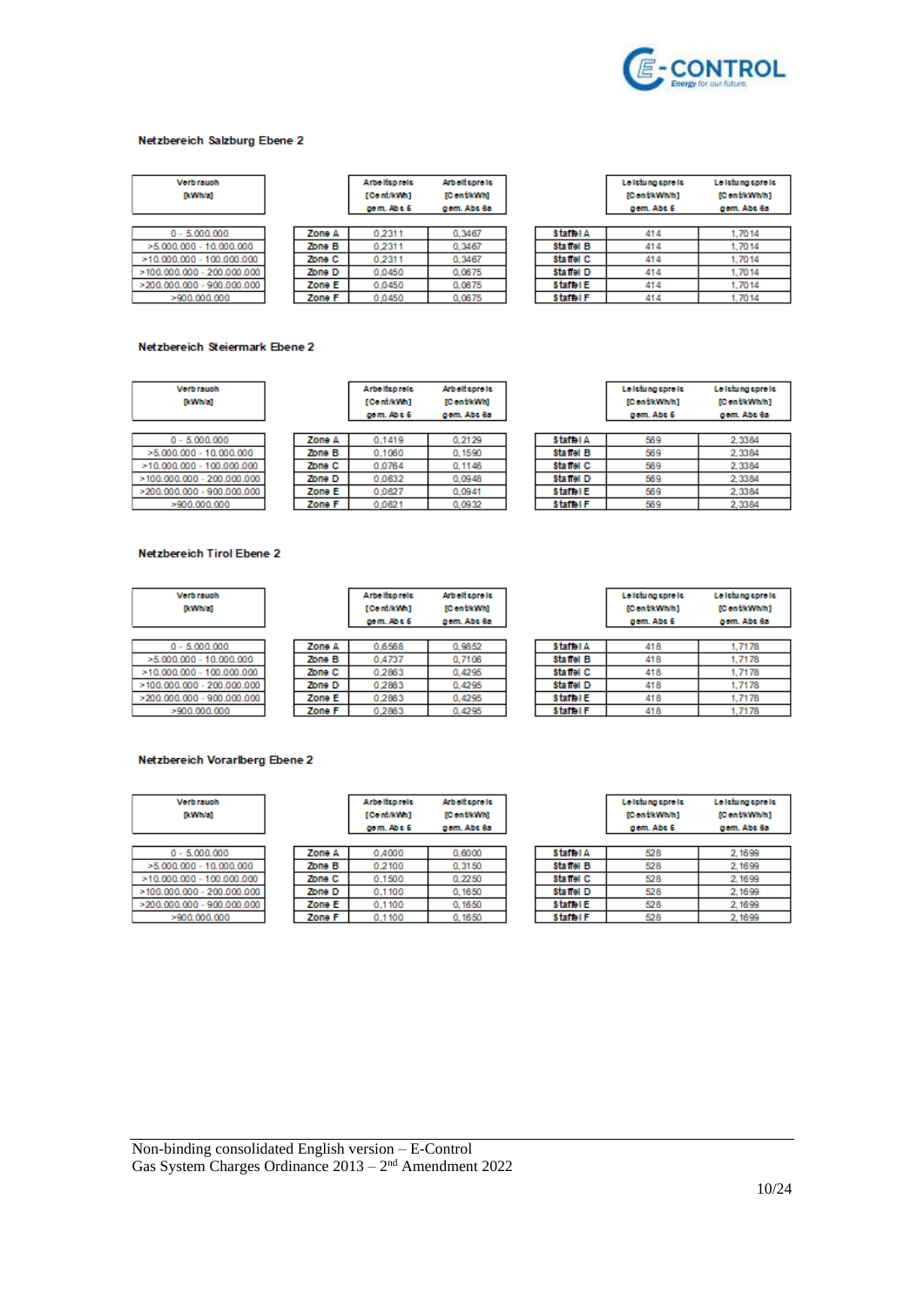

#### Netzbereich Wien Ebene 2

| <b>Vorb rauch</b><br>[kWh/a]  |        | Arbeitspreis<br>[Cont/kWn]<br>gem. Ab c 6 | <b>Arbeitspreis</b><br>[C on the Whi<br>gem. Abs 6a |                  | Leiching core ic<br>[ContitWhih]<br>gem. Abs 6 | Le Islung spre ls<br>[Cent/kWh/h]<br>gem. Abs 6a |
|-------------------------------|--------|-------------------------------------------|-----------------------------------------------------|------------------|------------------------------------------------|--------------------------------------------------|
|                               |        |                                           |                                                     |                  |                                                |                                                  |
| $0 - 5.000.000$               | Zone A | 0.2176                                    | 0.3264                                              | <b>Staffel A</b> | 479                                            | 1.9685                                           |
| $> 5.000.000 - 10.000.000$    | Zone B | 0.1798                                    | 0.2697                                              | <b>Statiel B</b> | 479                                            | .9685                                            |
| $>10.000.000 - 100.000.000$   | Zone C | 0.1250                                    | 0.1875                                              | <b>Statiel C</b> | 479                                            | 1.9685                                           |
| $>$ 100.000.000 - 200.000.000 | Zone D | 0.0464                                    | 0.0696                                              | Statiel D        | 479                                            | 1.9685                                           |
| $>200.000.000 - 900.000.000$  | Zone E | 0.0463                                    | 0.0695                                              | Staffel E        | 479                                            | 1.9685                                           |
| >900.000.000                  | Zone F | 0.0449                                    | 0.0674                                              | Staffel F        | 479                                            | .9685                                            |

2. For network level 3:

#### Netzbereich Burgenland Ebene 3

| <b>Vorbrauch</b><br>[kWwwa] |         | <b>Abelispiels</b><br>[Confa.Wh]<br>gem Abs 6 | <b>Abelfcoreto</b><br>[Cent/KWn]<br>gem. Abs 8o |
|-----------------------------|---------|-----------------------------------------------|-------------------------------------------------|
| $0 - 40,000$                | Zone 1  | 1.6167                                        |                                                 |
| $>40.000 - 80.000$          | Zon o 2 | 1.6167                                        |                                                 |
| $>80.000 - 200.000$         | Zon o 3 | 1.3130                                        |                                                 |
| >200.000                    | Zone 4  | 1.3130                                        |                                                 |
|                             |         |                                               |                                                 |
| $0 - 5.000.000$             | Zo no A | 0.5653                                        | 0.8480                                          |
| $>5.000.000 - 10.000.000$   | Zone B  | 0.2765                                        | 0.4148                                          |
| $>10.000.000 - 100.000.000$ | Zone C  | 0.1416                                        | 0.2124                                          |
| >100.000.000                | Zone D  | 0.0709                                        | 0.1064                                          |

|           | <b>Pausohale/Monat</b><br><b>TConft</b> | Leichmorprek-<br><b>ICentRWWM</b><br>gem. Abs 6 | Leichingspreis<br>[Cent/kWh/h]<br>gem. Abs 8o |
|-----------|-----------------------------------------|-------------------------------------------------|-----------------------------------------------|
| Statiol 1 | 300                                     |                                                 |                                               |
| Statiol 2 | 300                                     |                                                 |                                               |
| station 3 | 300                                     |                                                 |                                               |
| Statiol 4 | 300                                     |                                                 |                                               |
|           |                                         |                                                 |                                               |
| Staffel A |                                         | 555                                             | 2.2808                                        |
| Staffel B |                                         | 555                                             | 2.2808                                        |
| Staffel C |                                         | 555                                             | 2.2808                                        |
| Staffel D |                                         | 555                                             | 2.2808                                        |

### Netzbereich Kämten Ebene 3

| <b>Verbrauch</b><br>[kWwwa] |         | <b>Abelicatele</b><br><b>TConta:VMI</b><br>gem Abs 6 | <b>Abelfcoreto</b><br>[Cent/KWi]<br>gem. Abs 8o |           | <b>Pausohale/Monat</b><br>[Cont] | Leichmagnek<br>[Conf/KWM]<br>gem Abs 6 | Leichingspreis<br>[Cent/kWM]<br>gem. Abs 8o |
|-----------------------------|---------|------------------------------------------------------|-------------------------------------------------|-----------|----------------------------------|----------------------------------------|---------------------------------------------|
| $0 - 40.000$                | Zono 1  | 1,8019                                               |                                                 | Statiol 1 | 300                              |                                        |                                             |
| $=40.000 - 80.000$          | Zono 2  | 1,7738                                               |                                                 | stanol 2  | 300                              |                                        |                                             |
| $=80.000 - 200.000$         | Zon o 3 | 1,5012                                               |                                                 | station 3 | 300                              |                                        |                                             |
| $= 200.000$                 | Zone 4  | 1.5012                                               |                                                 | Statiol 4 | 300                              |                                        |                                             |
| $0 - 5.000.000$             | Zo no A | 0.6339                                               | 0.9509                                          | Station A |                                  | 505                                    | 2.0753                                      |
| $>5.000.000 - 10.000.000$   | Zone B  | 0.3771                                               | 0.5657                                          | Staffel B |                                  | 505                                    | 2,0753                                      |
| $>10.000.000 - 100.000.000$ | Zon e C | 0.2911                                               | 0.4367                                          | Staffel C |                                  | 505                                    | 2,0753                                      |
| >100.000.000                | Zone D  | 0.1508                                               | 0.2262                                          | Staffel D |                                  | 505                                    | 2,0753                                      |

### Netzbereich Niederösterreich Ebene 3

| <b>Verbrauch</b><br><b>TkWWVall</b> |         | <b>Abellspiels</b><br>[Confa.Wh]<br>gem. Abs 6 | <b>Abelicatele</b><br>[Contitive]<br>gem. Abs 8o |             |
|-------------------------------------|---------|------------------------------------------------|--------------------------------------------------|-------------|
| $0 - 40.000$                        | Zone 1  | 1,2938                                         |                                                  | Stan        |
| $=40.000 - 80.000$                  | Zon o 2 | 1,2938                                         |                                                  | <b>Stan</b> |
| $>80.000 - 200.000$                 | Zon o 3 | 1.1647                                         |                                                  | <b>Stan</b> |
| >200.000                            | Zon e 4 | 1.1244                                         |                                                  | <b>Stan</b> |
| $0 - 5.000.000$                     | Zo no A | 0.4850                                         | 0.7275                                           | Staff       |
| $>5.000.000 - 10.000.000$           | Zone B  | 0.4259                                         | 0.6389                                           | Staff       |
| $>10.000.000 - 100.000.000$         | Zone C  | 0.3851                                         | 0.5777                                           | Staff       |
| >100.000.000                        | Zone D  | 0.3777                                         | 0.5666                                           | Staff       |

|                  | <b>Pausohale/Monat</b><br>[Cent] | Leichmorprek<br>[Cent/Mwwh]<br>gem. Abs 6 | Lektungspreis<br>[Cent/kWh/h]<br>gem. Abs 8o |
|------------------|----------------------------------|-------------------------------------------|----------------------------------------------|
| <b>Statiol 1</b> | 300                              |                                           |                                              |
| Statiol 2        | 300                              |                                           |                                              |
| station 3        | 300                              |                                           |                                              |
| <b>Staffel 4</b> | 300                              |                                           |                                              |
|                  |                                  |                                           |                                              |
| Staffel A        |                                  | 572                                       | 2,3507                                       |
| Staffel B        |                                  | 572                                       | 2,3507                                       |
| Staffel C        |                                  | 572                                       | 2.3507                                       |
| Staffel D        |                                  | 572                                       | 2,3507                                       |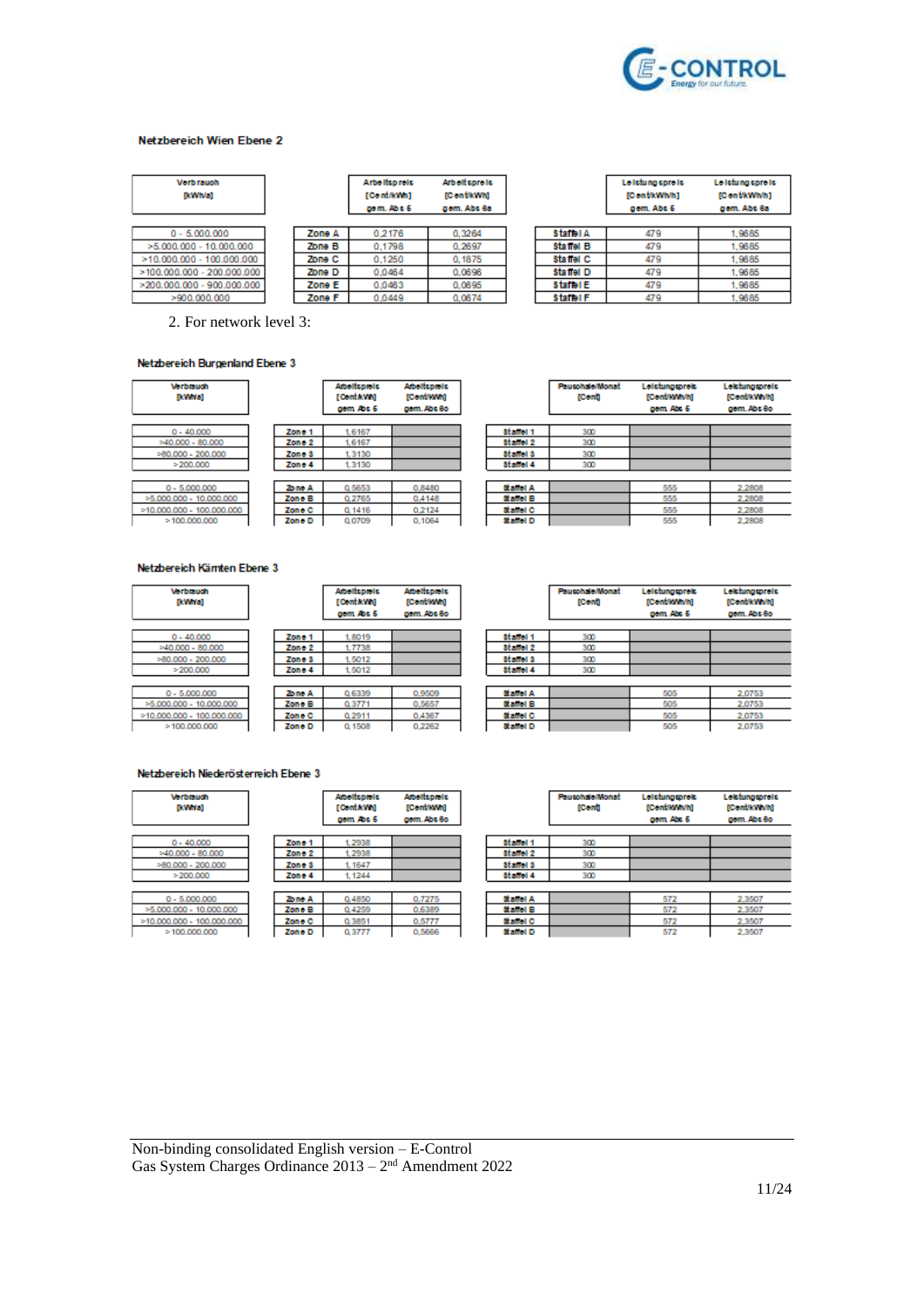

#### Netzbereich Oberösterreich Ebene 3

| <b>Vorbiauch</b><br>[kWwwa] |                   | <b>Abelfspiels</b><br>[ConfaWh]<br>gem Abs 6 | <b>Abelispiels</b><br>[Cont/WW]<br>gem. Abs 8o |
|-----------------------------|-------------------|----------------------------------------------|------------------------------------------------|
| $0 - 40.000$                | Zono 1            | 1.3486                                       |                                                |
| $>40.000 - 80.000$          | Zone <sub>2</sub> | 0.9275                                       |                                                |
| $>80.000 - 200.000$         | Zone <sub>3</sub> | 0.7560                                       |                                                |
| >200.000                    | Zono 4            | 0.7234                                       |                                                |
|                             |                   |                                              |                                                |
| $0 - 5,000,000$             | Zone A            | 0.3051                                       | 0.4577                                         |
| $>5.000.000 - 10.000.000$   | Zone B            | 0.1349                                       | 0.2024                                         |
| $>10.000.000 - 100.000.000$ | Zone C            | 0.0429                                       | 0.0644                                         |
| >100.000.000                | Zone D            | 0.0429                                       | 0.0644                                         |

|                  | <b>Paucohale/Monat</b><br>[Conf] | Leichingspreis<br>[Cont/KWM]<br>gem Abs 6 | Lektungspreis<br>[CentrkWivin]<br>gem. Abs 8o |
|------------------|----------------------------------|-------------------------------------------|-----------------------------------------------|
| Statiol 1        | 300                              |                                           |                                               |
| <b>Staffel 2</b> | 300                              |                                           |                                               |
| <b>Staffel 3</b> | 300                              |                                           |                                               |
| Statiol 4        | 300                              |                                           |                                               |
|                  |                                  |                                           |                                               |
| Staffel A        |                                  | 462                                       | 1,8986                                        |
| <b>Staffel B</b> |                                  | 462                                       | 1,8986                                        |
| Statiol C        |                                  | 462                                       | 1,8986                                        |
| Staffel D        |                                  | 462                                       | 1,8986                                        |

#### Netzbereich Salzburg Ebene 3

| <b>Vorbrauch</b><br><b>IkWiral</b> |         | <b>Abellspiels</b><br>[Confa.Wh]<br>gem Abs 6 | <b>Abelfcoreto</b><br>[Contitive]<br>gem. Abs 8o |
|------------------------------------|---------|-----------------------------------------------|--------------------------------------------------|
| $0 - 40.000$                       | Zone 1  | 1.1951                                        |                                                  |
| $=40.000 - 80.000$                 | Zon o 2 | 1.1951                                        |                                                  |
| $>80.000 - 200.000$                | Zon o 3 | 1.0935                                        |                                                  |
| >200.000                           | Zone 4  | 1.0935                                        |                                                  |
| $0 - 5.000.000$                    | Zo no A | 0.6060                                        | 0.9090                                           |
| $>5.000.000 - 10.000.000$          | Zone B  | 0.4440                                        | 0.6660                                           |
| $>10.000.000 - 100.000.000$        | Zone C  | 0.3870                                        | 0.5805                                           |
| >100.000.000                       | Zone D  | 0.3870                                        | 0.5805                                           |

|                  | <b>Pausohale/Monat</b><br><b>TConft</b> | Leichingspreis<br>[Cent/Mwwh]<br>gem. Abs 6 | Lektungspreis<br>[Cent/kWh/h]<br>gem. Abs 8o |
|------------------|-----------------------------------------|---------------------------------------------|----------------------------------------------|
| Statiol 1        | 300                                     |                                             |                                              |
| Statiol 2        | 300                                     |                                             |                                              |
| station 3        | 300                                     |                                             |                                              |
| Statiol 4        | 300                                     |                                             |                                              |
| Staffel A        |                                         | 528                                         | 2,1699                                       |
| <b>Staffel B</b> |                                         | 528                                         | 2.1699                                       |
| Staffel C        |                                         | 528                                         | 2.1699                                       |
| Staffel D        |                                         | 528                                         | 2,1699                                       |

#### Netzbereich Steiermark Ebene 3

 $\overline{\phantom{0}}$ 

| <b><i><u>Morthrauch</u></i></b><br><b>IkWiral</b> |
|---------------------------------------------------|
| $0 - 40.000$                                      |
| $>40.000 + 80.000$<br>$>80.000 - 200.000$         |
| >200.000                                          |
| $0 - 5,000,000$                                   |
| $=5.000.000 - 10.000.000$                         |
| $>10.000.000 - 100.000.000$                       |
| >100.000.000                                      |

|         | <b>Abelicatele</b><br><b>TContakWhi</b><br>gem Abs 6 | <b>Abeltspiels</b><br>[Cent/MWn]<br>aem. Abs Bo |
|---------|------------------------------------------------------|-------------------------------------------------|
| Zone 1  | 1.3912                                               |                                                 |
| Zon o 2 | 1,3058                                               |                                                 |
| Zon o 3 | 1.0603                                               |                                                 |
| Zone 4  | 0.8727                                               |                                                 |
|         |                                                      |                                                 |
| Zo no A | 0.4611                                               | 0.6917                                          |
| Zone B  | 0.0934                                               | 0.1401                                          |
| Zone C  | 0.0771                                               | 0.1157                                          |
| Zone D  | 0.0592                                               | 0.0888                                          |

|                  | <b>Pausohale/Monat</b><br>[Cent] | Leichingspreis<br>[Cent/MWM]<br>gem. Abs 6 | Leichingspreis<br>[Cent/kWh/h]<br>gem, Abs Bo |
|------------------|----------------------------------|--------------------------------------------|-----------------------------------------------|
| <b>Statiol 1</b> | 300                              |                                            |                                               |
| Statiol 2        | 300                              |                                            |                                               |
| Statiol 3        | 300                              |                                            |                                               |
| Statiol 4        | 300                              |                                            |                                               |
| <b>Staffel A</b> |                                  | 522                                        | 2.1452                                        |
| Staffol B        |                                  | 522                                        | 2.1452                                        |
| Staffel C        |                                  | 522                                        | 2.1452                                        |
| Staffel D        |                                  | 522                                        | 2.1452                                        |

### Netzbereich Tirol Ebene 3

Verbrauch<br>[kWh'a]

| <b>Vorbrauch</b><br>[kWwwa] |                   | <b>Abelispiels</b><br>[ConfaWe]<br>gem Abs 6 | <b>Abelispels</b><br>[Contriven]<br>gem. Abs Bo |
|-----------------------------|-------------------|----------------------------------------------|-------------------------------------------------|
| $0 - 40.000$                | Zone 1            | 2.0018                                       |                                                 |
| $>40.000 - 80.000$          | Zon e 2           | 1,8879                                       |                                                 |
| $=80.000 - 200.000$         | Zone <sub>3</sub> | 1.7670                                       |                                                 |
| >200.000                    | Zone 4            | 1,7670                                       |                                                 |
|                             |                   |                                              |                                                 |
| $0 - 5,000,000$             | Zono A            | 0.9273                                       | 1.3910                                          |
| $>5.000.000 - 10.000.000$   | Zone B            | 0.7725                                       | 1.1588                                          |
| $>10.000.000 - 100.000.000$ | Zone C            | 0.6182                                       | 0.9273                                          |
| >100.000.000                | Zone D            | 0.5023                                       | 0.7535                                          |

|                  | <b>Fausohale/Monat</b><br>[Conf] | Leichingspreis<br>[Cent/MWM]<br>gem Abs 6 | Leichinggorete<br>[Cent/kWh/h]<br>gem. Abs 8o |
|------------------|----------------------------------|-------------------------------------------|-----------------------------------------------|
| statiol 1        | 300                              |                                           |                                               |
| Statiol 2        | 300                              |                                           |                                               |
| statiol 3        | 300                              |                                           |                                               |
| <b>Staffel 4</b> | 300                              |                                           |                                               |
| Staffel A        |                                  | 541                                       | 2.2233                                        |
| Staffol B        |                                  | 541                                       | 2.2233                                        |
| Staffol C        |                                  | 541                                       | 2.2233                                        |
| Staffel D        |                                  | 541                                       | 2.2233                                        |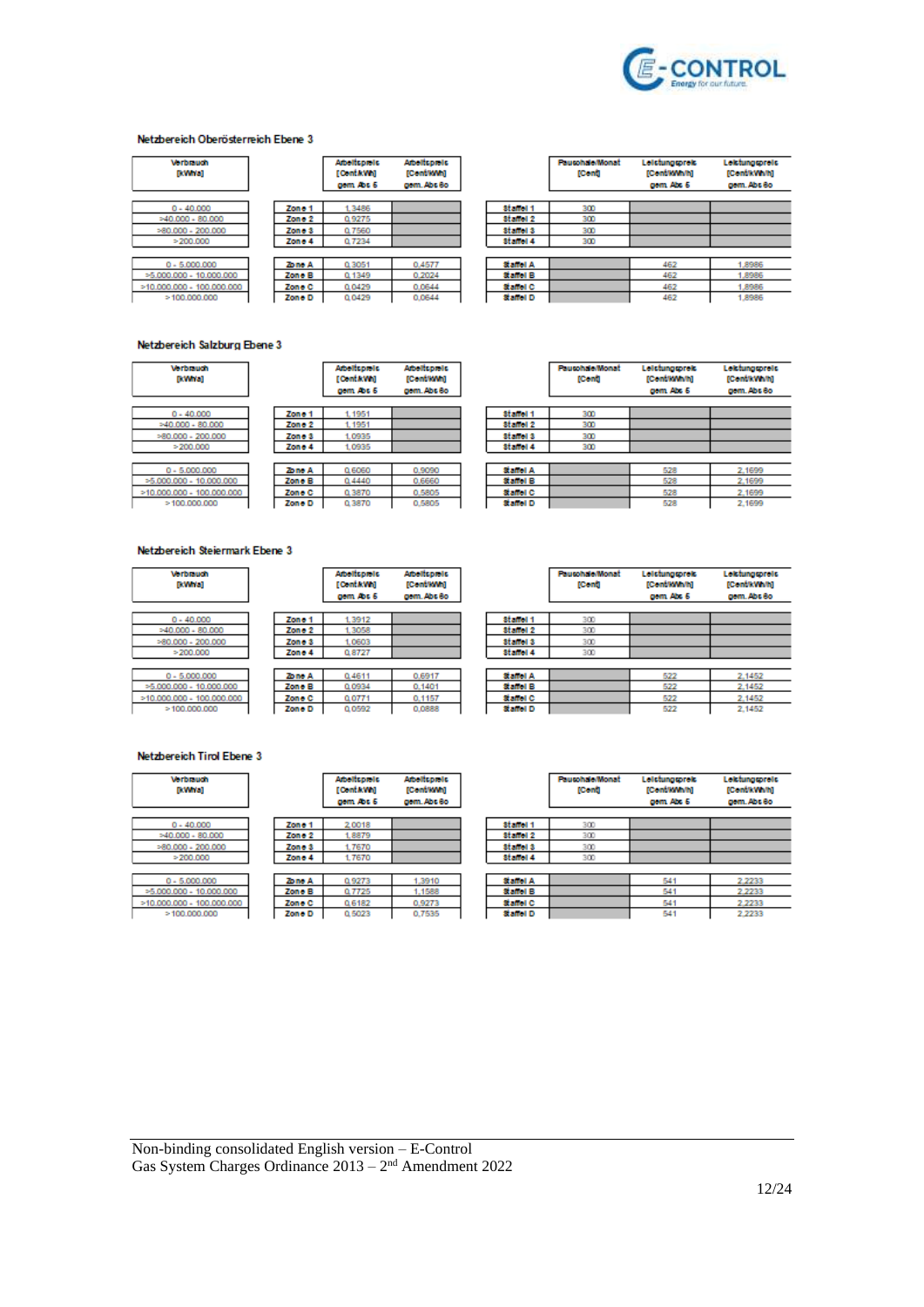

#### Netzbereich Vorarlberg Ebene 3

| <b>Vorbrauch</b><br>[kWwa]  |         | <b>Abelfuptels</b><br>[ConfaWe]<br>gem Abs 6 | <b>Abeltspiels</b><br>[Continven]<br>gem. Abs 8o |           | <b>Pausohale/Monat</b><br><b>[Cent]</b> | Leichmontrek<br>[Conf/KWM]<br>gem Abs 6 | Lektungspreis<br>[CentrkWivih]<br>gem. Abs 8o |
|-----------------------------|---------|----------------------------------------------|--------------------------------------------------|-----------|-----------------------------------------|-----------------------------------------|-----------------------------------------------|
| $0 - 40.000$                | Zone 1  | 0.9600                                       |                                                  | Statiol 1 | 300                                     |                                         |                                               |
| $>40.000 - 80.000$          | Zon o 2 | 0.9600                                       |                                                  | Stanol 2  | 300                                     |                                         |                                               |
| $=80.000 - 200.000$         | Zone 3  | 0.9600                                       |                                                  | stanol 3  | 300                                     |                                         |                                               |
| >200.000                    | Zon e 4 | 0.9600                                       |                                                  | Staffel 4 | 300                                     |                                         |                                               |
|                             |         |                                              |                                                  |           |                                         |                                         |                                               |
| $0 - 5.000,000$             | Zono A  | 0.4000                                       | 0.6000                                           | Staffel A |                                         | 528                                     | 2.1699                                        |
| $>5.000.000 - 10.000.000$   | Zone B  | 0.2100                                       | 0.3150                                           | Staffol B |                                         | 528                                     | 2.1699                                        |
| $>10.000.000 - 100.000.000$ | Zone C  | 0.1500                                       | 0.2250                                           | Staffel C |                                         | 528                                     | 2.1699                                        |
| >100.000.000                | Zone D  | 0.1100                                       | 0.1650                                           | Staffel D |                                         | 528                                     | 2,1699                                        |

Netzbereich Wien Ebene 3

| <b>Verbrauch</b><br>[kWwwa] |         | <b>Abeltspiels</b><br><b>TConta:VMI</b><br>gem Abs 6 | <b>Abellsbiels</b><br>[Cont/KWn]<br>gem. Abs 8o |           | <b>Pausohale/Monat</b><br>[Conf] | Leichinggreic<br>[Conf/KWM]<br>gem Abs 6 | Lektunggoreta<br>[CentrkWivh]<br>gem. Abs Bo |
|-----------------------------|---------|------------------------------------------------------|-------------------------------------------------|-----------|----------------------------------|------------------------------------------|----------------------------------------------|
| $0 - 40,000$                | Zone 1  | 16375                                                |                                                 | Statiol 1 | 300                              |                                          |                                              |
| $=40.000 - 80.000$          | Zono 2  | 1.0755                                               |                                                 | Statiol 2 | 300                              |                                          |                                              |
| $>80.000 - 200.000$         | Zone 3  | 1.0755                                               |                                                 | Statiol 3 | 300                              |                                          |                                              |
| $= 200.000$                 | Zon o 4 | 0.9168                                               |                                                 | Statiol 4 | 300                              |                                          |                                              |
| $0 - 5.000.000$             | Zone A  | 0.3992                                               | 0.5988                                          | Staffel A |                                  | 754                                      | 3.0986                                       |
| $>5.000.000 - 10.000.000$   | Zone B  | 0.2635                                               | 0.3953                                          | Staffel B |                                  | 754                                      | 3.0986                                       |
| $>10.000.000 - 100.000.000$ | Zone C  | Q 1459                                               | 0.2189                                          | Staffel C |                                  | 754                                      | 3.0986                                       |
| >100.000.000                | Zone D  | Q 1459                                               | 0.2189                                          | Staffel D |                                  | 754                                      | 3.0986                                       |

- 3. For public installations at network levels 2 and 3 which serve to fuel gas vehicles in the Burgenland, Carinthia, Lower Austria, Upper Austria, Salzburg, Styria, Tyrol, Vorarlberg, and Vienna network areas:
	- (a) annual flat rate  $2520.5$  EUR/year<br>
	(b) energy price:  $0.39$  cent/kWh (b) energy price:

(9) If, on the basis of the general terms for the distribution system, a distribution system operator agrees with a final customer whose contracted capacity exceeds 50,000 kWh/h per metering point and whose meter readings are available to the distribution system operator online that the agreed capacity of the final customer can be reduced by up to 100% on the initiative of the distribution area manager (section 18 para. 1 item 23 Gas Act 2011), any actual restriction of system use effected upon an instruction of the distribution area manager causes the respective month's capacity-based charge to be reduced as follows:

- 1. If the final customer is informed by noon of a restriction on the following gas day (06.00 06.00 hrs), the capacity-based charge for the month of the restriction is reduced by 25%;
- 2. If the final customer is informed by Friday noon of a restriction during the week after the following (06.00 hrs, Monday – 06.00 hrs, Monday), the capacity-based charge for the month of the restriction is reduced by 100%;
- 3. If the final customer is informed by the 15th of a month of a restriction during the following month, the capacity charge for the month of the restriction is reduced by 100%.

#### **Distribution system utilisation charge at market area borders**

**Section 11.** (1) Unless explicitly stated otherwise, the system utilisation charge for entries and exits at distribution-level market area borders in accordance with section 73 para. 4 Gas Act 2011 takes the shape of rates in EUR/kWh/h per year and per entry/exit point. System users must pay such charges even if the booked capacity is not nominated or only partially nominated. Section 10 para. 6 applies mutatis mutandis.

(2) The system utilisation rates for entry into the distribution network at market area borders at the below entry points payable for standard capacity booked by way of contracts with a term of at least one year are:

1. Freilassing: 0.97; 2. Laa: 0.85. *(items 3 and 4 deleted by virtue of FLG II no 427/2015)*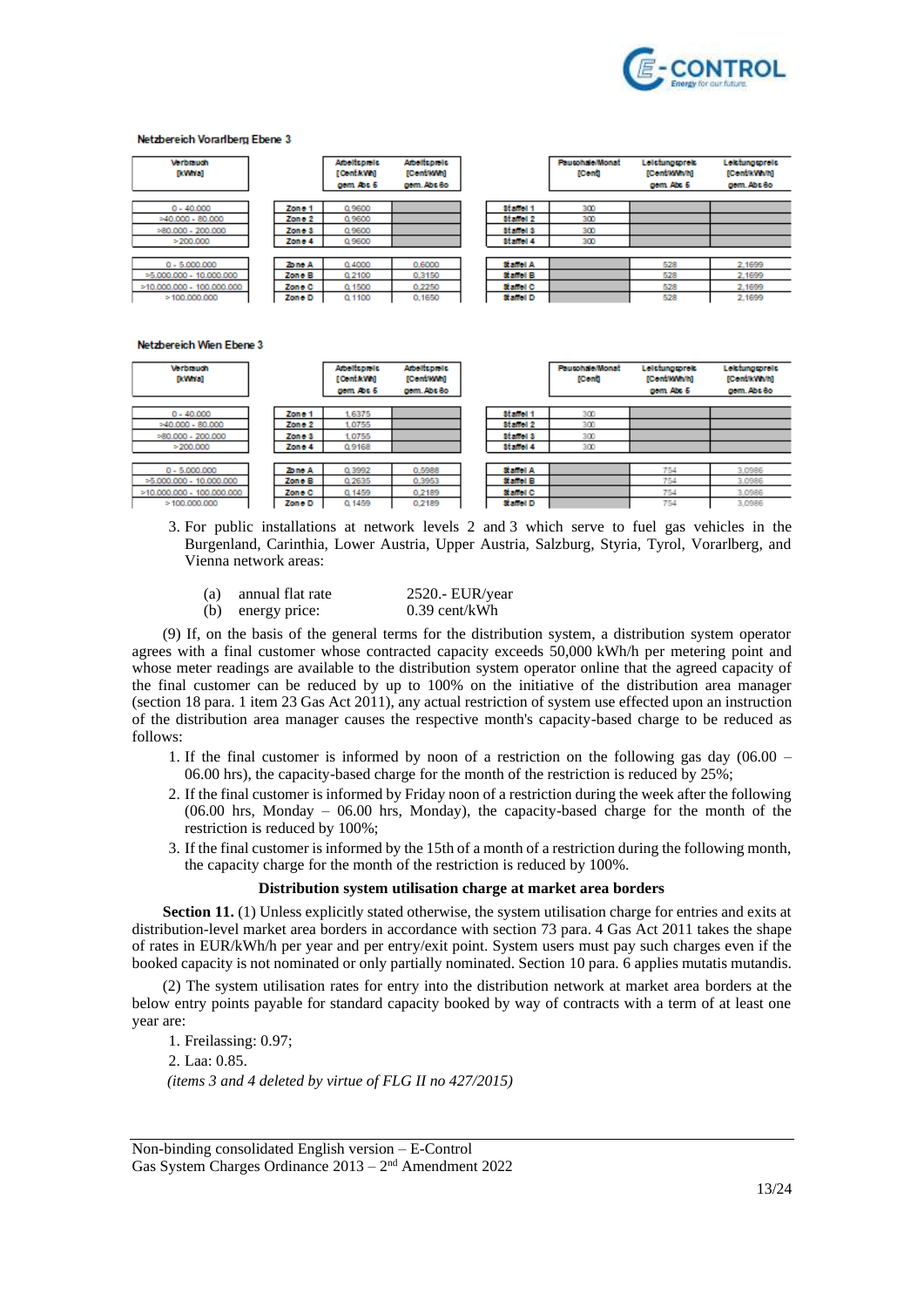

(3) The system utilisation rates for exits from the distribution network at market area borders at the below exit points payable for standard capacity booked by way of contracts with a term of at least one year are:

- 1. Freilassing: 3.26;
- 2. Laa: 1.23;
- 3. Laufen: 8.03;
- 4. Simbach: 6.04;
- 5. Gries am Brenner: 7.16;
- 6. Ruggell: 6.58;
- 7. Höchst: 6.58.

(4) As a rule, the rates for interruptible capacity are the same as those for the corresponding standard capacity. System users shall be compensated if interruptions occur. Such compensations shall take the form of reductions of the charge payable for the respective service month. The amount of such reduction to be granted by the distribution system operator (ERm) is calculated by applying the formula in annex 1.

(5) The rates for system utilisation for entry into and exits from the distribution network at market area borders payable for capacity booked by way of contracts with a term of less than one year are derived from the rates  $(E)$  in paras 2 to 3 above by applying the following formulae:

- 1. for quarterly products: (E/365)\*number of days in the quarter\*1.1;
- 2. for monthly products: (E/365)\*number of days in the month\*1.2;
- 3. for daily products:  $(E/365)*1.5$ .

Lower multipliers can be applied to implicit allocation methods pursuant to Article 2(4) Regulation (EU) 2017/459.

(6) A factor of 1.0 applies to the rates for system utilisation for implicitly allocated entry into and exits from the distribution network at market area borders payable for capacity booked by way of contracts with a term of less than one month.

### **Distribution system utilisation charge for storage**

**Section 12.** (1) Unless explicitly stated otherwise, the system utilisation charge for exits from the distribution network into storage in accordance with section 73 para. 5 Gas Act 2011 takes the shape of rates in EUR/kWh/h per year and per exit point. Such charges are payable even if the booked capacity is not nominated or only partially nominated. Section 10 para. 6 applies mutatis mutandis.

(2) The system utilisation rate for exits from the distribution network into storage payable for standard exit capacity booked by way of contracts with a term of one year is the following uniform rate for the entire distribution area: 0.37.

(3) The rates for interruptible capacity are the same as those for the corresponding standard capacity. Storage system operators shall be compensated if interruptions occur. Such compensations shall take the form of reductions of the charge payable for the respective service month. The quantity of such reduction to be granted by the distribution system operator (ERm) is calculated by applying the formula in annex 1.

(4) The rate for system utilisation for cross-border use of storage facilities at distribution level in line with section 4 para. 8 item 1, in cent/kWh/h per day, is: 0.77

The quantity relevant for billing the system utilisation charge is the sum of minimum account positions in accordance with section 4 para. 8 item 1 recorded for the balance groups during a gas day in kWh/h. Section 4 paras 8 to 11 apply mutatis mutandis.

(5) The rate for system utilisation for cross-border use of storage facilities at distribution level in line with section 4 para. 8 item 2, in cent/kWh/h per day, is: 0.27

The amount relevant for billing the system utilisation charge is the sum of maximum account positions in accordance with section 4 para. 8 item 2 recorded for the balance groups during a gas day in kWh/h. Section 4 paras 8 to 11 apply mutatis mutandis.

### **Distribution system utilisation charge for producers of fossil and renewable gas**

**Section 13.** (1) Unless explicitly stated otherwise, the system utilisation charges for entry from fossil or renewable gas production facilities into the distribution network in accordance with section 73 para. 6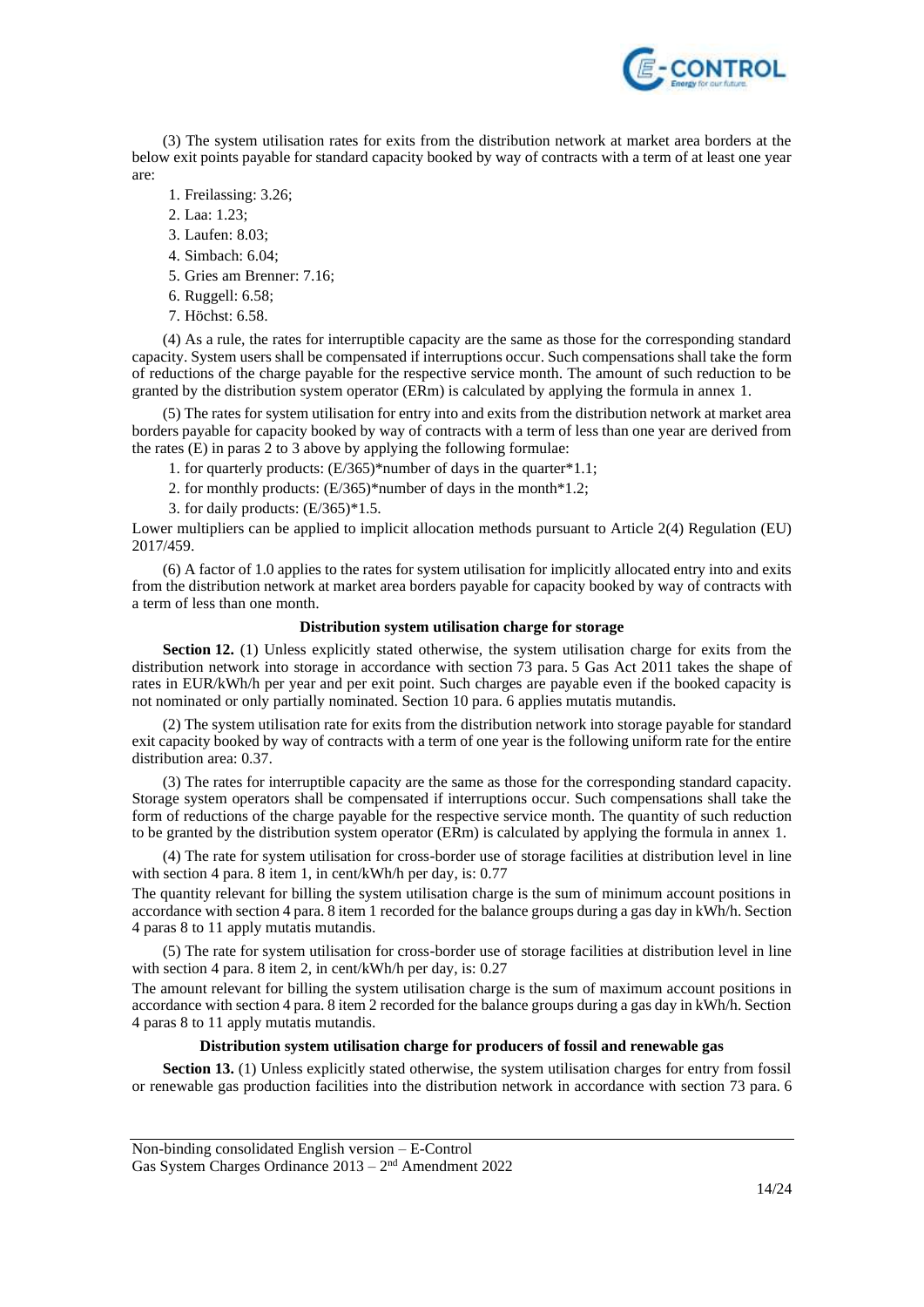

Gas Act 2011 take the shape of rates in EUR/kWh/h per year and per entry point. Such charges are payable even if the booked capacity is not nominated or only partially nominated. Section 10 para. 6 applies mutatis mutandis.

(2) The system utilisation rates for entries from fossil or renewable gas production facilities into the distribution network payable for standard capacity booked by way of contracts with a term of one year are:

#### **Cost cascading**

**Section 14.** (1) Each system operator's network level 1 costs, considering also network level 1 revenues, are passed on to network level 2 and thus become part of each network area's costs for network level 2. To determine the network level 1 costs in each network area for the purpose of cost cascading, the two procedures described in paras 2 and 3 are carried out and their results weighted equally. The basis for both procedures are each network area's network level 1 costs as resulting from the procedure pursuant to section 69 Gas Act 2011.

(2) For the first procedure, the distribution area manager's costs pursuant to section 74 Gas Act 2011 are added to the total network level 1 costs; 70% of this sum are then allocated to the distribution areas in the Market Area East in proportion to their load (net, kWh/h), and 30% in proportion to consumed energy (gross, kWh).

(3) For the second procedure, the distribution area manager's costs pursuant to section 74 Gas Act 2011 are allocated to the network areas in proportion to the energy quantity each network area has drawn from the transmission network, then forming part of each network area's network level 1 costs. The costs of the primary distribution system 2, considering also the revenues resulting from the primary distribution system 2, are allocated to the Lower Austria and Vienna network areas in proportion to the quantity of energy each of them has drawn from the primary distribution system 2. Each network area's level 1 costs as resulting from this calculation form the basis for invoicing the energy exchanged between the network areas.

(4) The relevant distribution area manager's costs according to section 24 Gas Act 2011 are allocated to the corresponding network area's levels 2 and 3 in proportion to the energy consumed (gross, kWh).

(5) The costs at network level 2, considering the revenues at this network level 2, are cascaded to level 3. Within each network area, 70% of these costs are allocated in proportion to load (net, kWh/h) and 30% in proportion to consumed energy (gross, kWh).

(6) Only paras 4 and 5 above apply to market areas without network level 1 distribution lines, while allocation of the distribution area manager's costs pursuant to section 74 Gas Act 2011 in the network area reflects 70% load (net, kWh/h) and 30% consumed energy (gross, kWh).

(7) Cost allocation to the network areas pursuant to paras 1 through 6 results in the below net payments (in '000 EUR). These are annual amounts invoiced in twelve equal monthly instalments. All invoices are payable by the 15th day of the month following the month during which the service is rendered.

1. Market Area East:

|                                        | Austrian Gas Grid<br>Management AG | Gas Connect Austria GmbH |
|----------------------------------------|------------------------------------|--------------------------|
| a) WIENER NETZE GmbH zahlt:            | 7.587.5                            | 12.253.2                 |
| b) Netz Niederösterreich GmbH zahlt    | 214.7                              | 346.7                    |
| c) Netz Burgenland GmbH zahlt:         | 815.8                              | 1.317.5                  |
| d) Energienetze Steiermark GmbH zahlt: | 2,449.3                            | 3.955,4                  |
| e) Netz Oberösterreich GmbH zahlt      | 2.832.3                            | 4.574.0                  |
| f) KNG-Kärnten Netz GmbH zahlt:        | 447.5                              | 722.6                    |
| g) Salzburg Netz GmbH zahlt:           | 1.097.3                            | 1.772.1                  |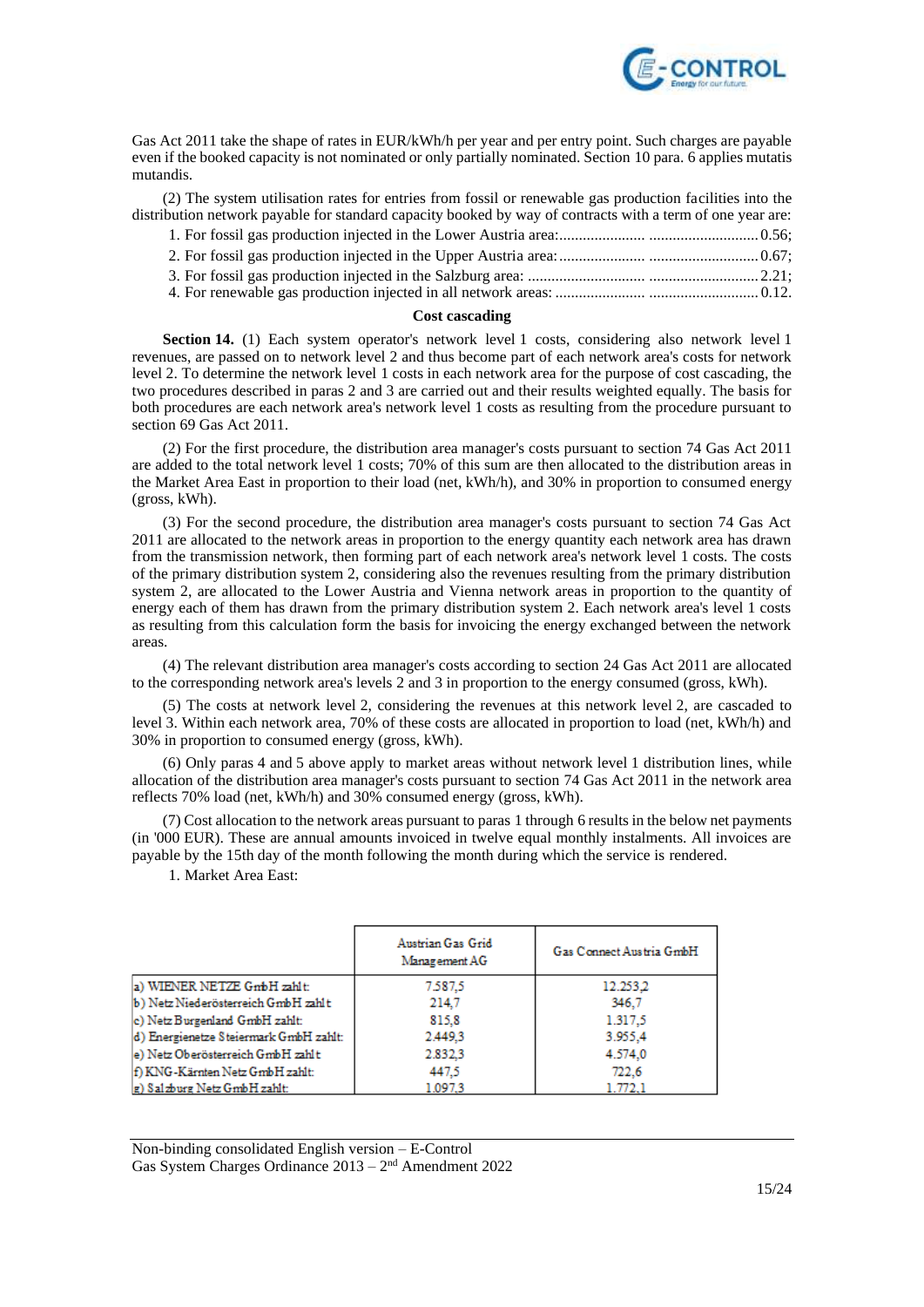

All system operators that are foreseen to pay under items a through g shall transfer the relating sums to the stated recipients; these recipients shall then make compensation payments towards the system operator named in item b.

- 2. Market Area Tyrol:
	- a) TIGAS-Erdgas Tirol GmbH shall pay the following sum to Austrian Gas Grid Management AG: ...................................................................... 3,273.8;
	- b) Vorarlberger Energienetze GmbH shall pay the following sum to Austrian Gas Grid Management AG: ..................................................................132.9.
- 3. Market Area Vorarlberg: Vorarlberger Energienetze GmbH shall pay the following sum to Austrian Gas Grid Management AG: .............................................. ....................... 3,071.3.

#### **Metering charge**

**Section 15.** (1) The metering charges set in accordance with section 77 Gas Act 2011 are ceilings for different types of metering gas in m3, Nm3 or kWh; unless otherwise stated, the below are monthly charges. Where consumers provide load meters themselves, the metering charge is reduced accordingly. The monthly metering charge for the provision, operation and calibration of metering equipment owned by the system operator but not named in section 6 may not exceed 1.5% of the value of such equipment. In addition to respecting the ceilings set in this Ordinance, metering charges shall be cost reflective. If the billing period is shorter or longer than one month, then the metering charge is prorated on a daily basis.

(2) If final customers ask system operators to install, remove or replace meters or to subcontract a company for these services, they shall be provided with a cost estimate. System operators must install meters in a non-discriminatory and cost-reflective way and must respect the ceilings set in this Ordinance. If the installation costs for the meter(s) at a metering point exceed 200 EUR, customers may choose between a single payment and payment in instalments. If asked for by final customers, installation and removal as well as functionality checks of metering equipment that is owned by the system operator but not listed in paras 7 or 8 shall be billed for in a non-discriminatory and cost-reflective way. Final customers may not be charged for installations or removals that take place in the course of repairs or recalibrations triggered by the system operator.

(3) Meters shall be read annually, except in the case of load meters and meters under section 2 item 10 Load Profile Ordinance 2018, which shall be read daily, and in the case of smart meters, which shall be read in accordance with section 129 para. 1 Gas Act 2011. In addition to the charge pursuant to para. 1, system operators may apply a charge of no more than 8.99 EUR per month for reading of load meters and of meters under section 2 item 10 Load Profile Ordinance 2018, unless these are read remotely. This additional charge shall be listed on the bill separately from the charge pursuant to para. 1.

(4) Meters exempted from recalibration must be checked after 15 years at the latest. When such a check has been performed, the metering device is marked accordingly. If no such check is performed, the metering charge ceiling is lowered to a maximum of 0.75% of the metering device's value from this time on.

(5) If load meters and volume correctors are not replaced after 15 years, the metering charge ceiling is lowered to a maximum of 0.75% of the metering device's value or 50% of the ceiling set in this Ordinance, as applicable, from this time on.

(6) The following maximum charges per month commenced are payable by system users:

1. Ceilings for diaphragm meters G 2.5 – G 100, smart meters and additional equipment, options for operating pressures up to 0.5 bar:

| Type of unit  | Diaphragm meter incl.<br>union $[6]$ | <b>Smart meters without</b><br>remote disabling $[6]$ |
|---------------|--------------------------------------|-------------------------------------------------------|
|               |                                      |                                                       |
| $G$ 2.5 – G 4 | 1.35                                 | 195                                                   |
|               |                                      |                                                       |

**G 6** 1.75 2.35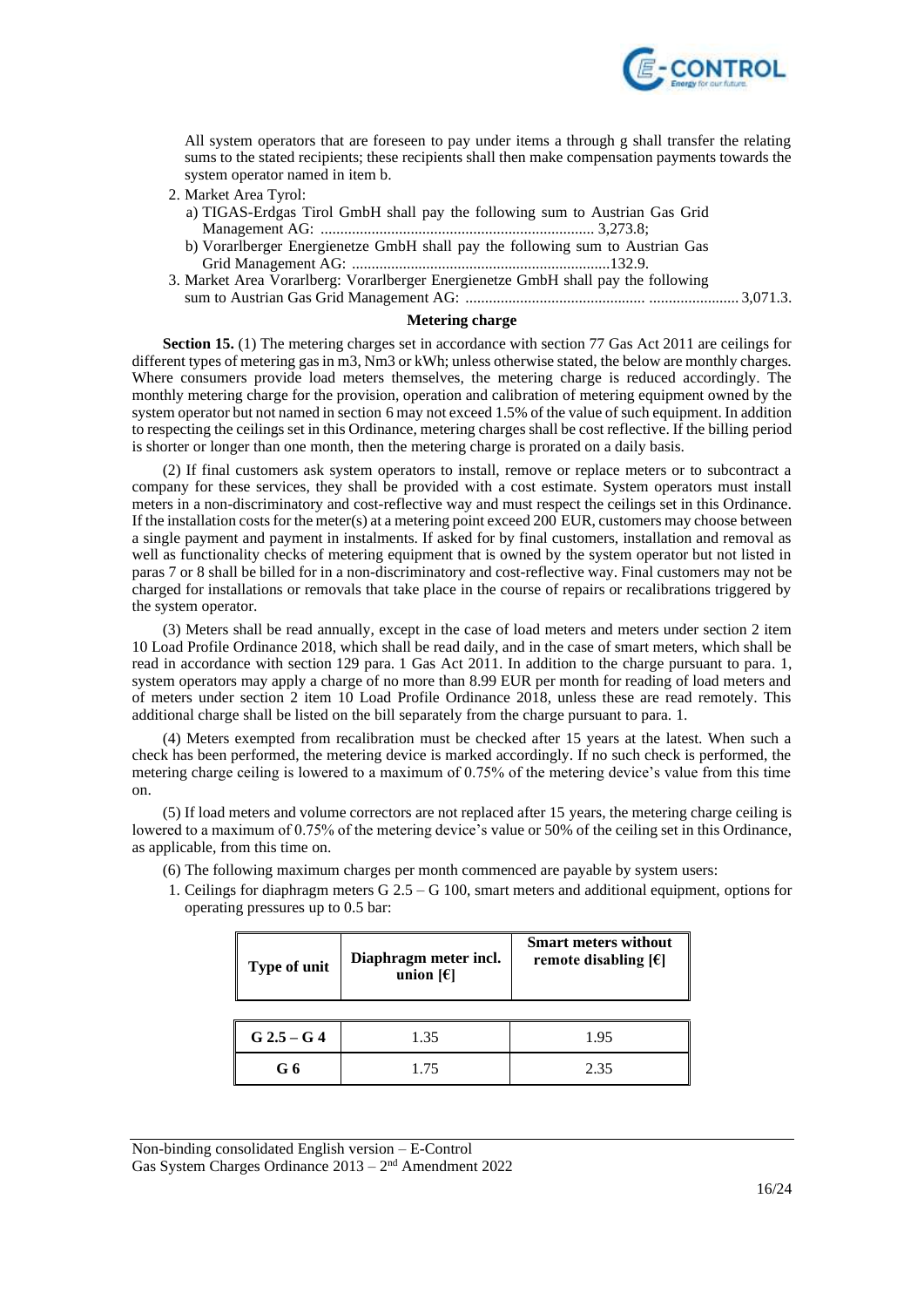

| $G10 - G16$     | 3.55  | 4.15  |
|-----------------|-------|-------|
| G <sub>25</sub> | 5.70  | 6.30  |
| G40             | 11.90 | 12.50 |
| G 65            | 16.70 | 17.30 |
| G 100           | 26.20 |       |

| <b>Further equipment and options</b>                         | I€I  |
|--------------------------------------------------------------|------|
| Pulser                                                       | 0.30 |
| Temperature compensation up to $G$ 6<br>for diaphragm meters | 0.10 |
| Temperature compensation from G 10<br>for diaphragm meters   | 0.20 |
| <b>Remote disabling</b>                                      | 0.30 |

2. Ceilings for rotary meters G 25 – G 1000, for operating pressures up to 16 bar and with at least one impeller:

| Type of unit     | Rotary meter $[6]$ |  |
|------------------|--------------------|--|
|                  |                    |  |
| $G_2 = G_1 = 40$ | 18.60              |  |
| G 65             | 19.50              |  |
| G 100            | 22.50              |  |
| G 160            | 32.85              |  |
| G 250            | 35.70              |  |
| G 400            | 55.05              |  |
| G 650            | 78.75              |  |
| G 1000           | 104.40             |  |

The charge may be increased by no more than 2.00 EUR for rotary meters that are employed as smart meters.

3. Ceilings for load meters and remote meter reading in EUR: (a) one-channel load meter................................................................................13.50 (b) two-channel load meter................................................................................15.00 (c) multi-channel load meter .............................................................................18.00 (d) remote meter reading ...................................................................................40.00

4. Ceilings for volume correctors and temperature correctors

**Type of unit [€]**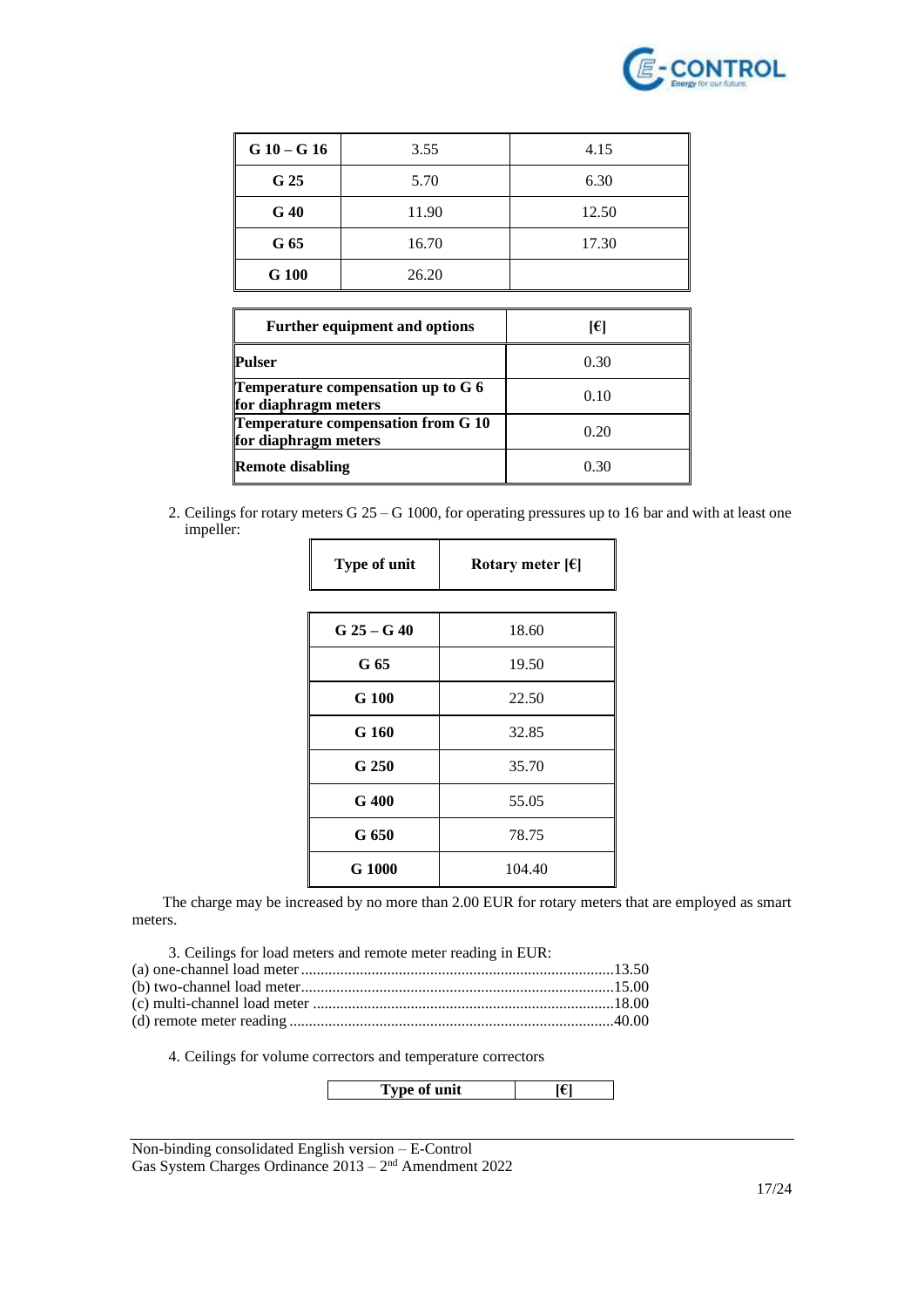

| Volume corrector<br>without LM             | 40.00 |
|--------------------------------------------|-------|
| Volume corrector<br>with LM and RMR        | 55.00 |
| <b>Volume corrector</b><br>with LMR        | 80.00 |
| <b>Electronic temperature</b><br>corrector | 5.00  |

5. Ceilings for meters under section 2 para. 10 Load Profile Ordinance 2018 with remote meter reading in EUR:

(a) one-channel meter .............................................................................7.00 (b) two-channel meter or multi-channel meter......................................10.00

6. Ceiling for 230 volt supply, in particular for volume correctors, load meters, meters under section 2 para. 10 Load Profile Ordinance 2018, and remote meter reading: 10.00 EUR

(7) The following ceilings apply for installing and removing metering equipment that is owned by the system operator:

1. Ceilings for installing or removing diaphragm or smart meters up to size G 65:

| <b>Size</b><br>(incl. gas pressure<br>regulator) | <b>Installation</b><br>I€l | <b>Removal</b><br>I€l |
|--------------------------------------------------|----------------------------|-----------------------|
| Up to G 16                                       | 60.00                      | 30.00                 |
| $G_25 - G_65$                                    | 90.00                      | 45.00                 |

2. Ceilings for installing or removing remote meter reading:

| <b>Size</b>     | <b>Installation</b> | Removal<br>€ |
|-----------------|---------------------|--------------|
| <b>Standard</b> |                     |              |

(8) The following ceilings apply for functionality checks of metering equipment that is owned by the system operator, if the system user has requested that such a check take place. These charges only apply if the metering equipment turns out to be in order.

- 1. on site, if the device is not removed (volume corrector not checked): 40.00 EUR
- 2. on site, if the device is not removed but additional equipment is checked as well: ....... 80.00 EUR
- 3. by a competent body for diaphragm meters and smart meters up to G 65 after the device has been removed: ........................................................................... ........................ € 90.00
- 4. on site, if the device is removed, for meter sizes G 25 G 250 (with the exception of diaphragm and smart meters): ..................................................................... ............... 200.00 EUR
- 5. on site, if the device is removed, for meter sizes G 400 G 1000: .............. ............... 300.00 EUR
- 6. on site, if the device is removed, for meter sizes above G 1000:................. ............... 500.00 EUR

### **Billing for system charges**

**Section 16.** (1) Bills shall be issued no later than six weeks after the meter has been read for the relevant billing period and after the relevant calorific value is available. Where a supplier also bills its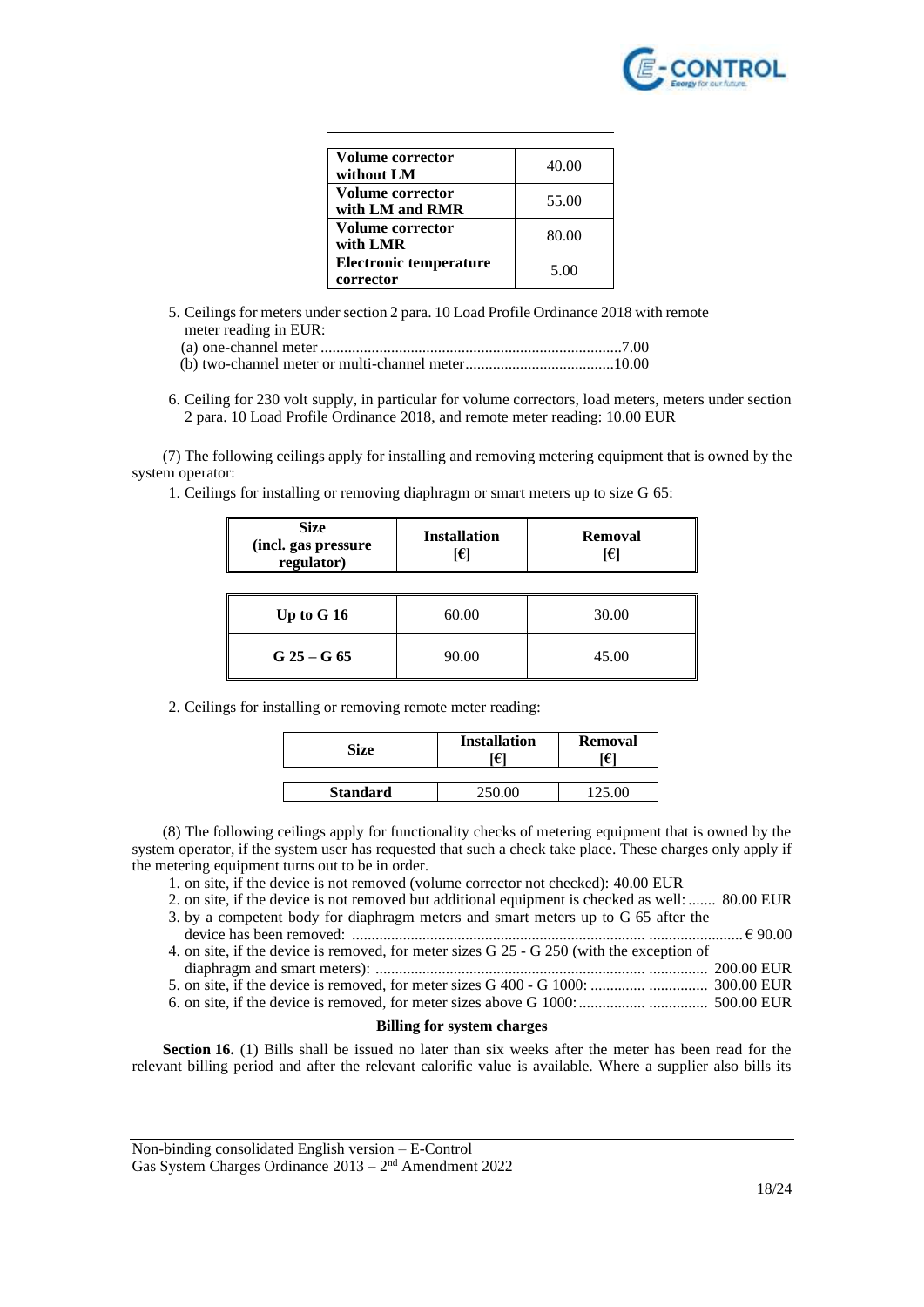

customers for the system charges, the system operator shall submit the invoice for the system charges to the supplier within three weeks.

(2) If calculated consumption pursuant to section 73 para. 7 Gas Act 2011 deviates from actual consumption, the relating bill shall be corrected free of charge.

(3) System operators shall publish the metering charges applied in an appropriate manner, e.g. on the Internet.

(4) Where a system operator applies a uniform rate for the charge for admission to the grid for similar system users in accordance with section 75 para. 2 Gas Act 2011, it shall publish the rates applied in an appropriate manner, e.g. on the Internet.

(5) The system operator shall claim from the operators of plants under section 75 paras 3 and 4 Gas Act 2011 the prorated costs that the system operator bore in the first place during the first 15 years of the plant's operation, if the system utilisation charge calculated on the basis of the capacity agreed in the original system access contract is not paid in full.

#### **Compensation payments**

**Section 17.** (1) The compensation payments are stated as net annual amounts in units of '000 EUR, payable in twelve equal instalments, one per month. All invoices are payable by the 15th day of the month following the month during which the service is rendered.

(2) The compensation payments for the Carinthia network area are as follows: KNG-Kärnten Netz GmbH shall pay the following sum to Energie Klagenfurt GmbH: 203.0.

(3) The compensation payments for the Upper Austria network area are:

|                                   |                | Empfänger         |        |
|-----------------------------------|----------------|-------------------|--------|
| Zahler                            | Linz Netz GmbH | Energie Ried GmbH | eww ag |
|                                   |                |                   |        |
| Netz Oberösterreich GmbH zahlt an | 6.087.8        | 841.9             | 867.2  |
| Stadtbetriebe Stevr GmbH zahlt an | 198.8          |                   | 28.3   |

(4) The compensation payments for the Styria network area are:

|                                    | Empfänger                                               |       |                 |
|------------------------------------|---------------------------------------------------------|-------|-----------------|
| Zahler                             | Energienetze Steiermark GmbH Stadtwerke Kapfenberg GmbH |       | Gasnetz Veitsch |
|                                    |                                                         |       |                 |
| Energie Graz GmbH & Co KG zahlt an | 378.7                                                   | 175.4 | 6.3             |
| Stadtwerke Leoben zahlt an         | 65.6                                                    | 30.4  | .               |

(5) The compensation payments for the Tyrol network area are as follows: TIGAS-Erdgas Tirol GmbH shall pay the following sum to Elektrizitätswerk Reutte AG: 1,525.0.

(6) The compensation payments for the Vorarlberg network area are as follows: Stadtwerke Bregenz GmbH shall pay the following sum to Vorarlberger Energienetze GmbH: 440.8.

### **Supplementary service charges**

**Section 18.** (1) System operators may apply the following charges for services rendered in addition to those covered by the charges listed in section 72 para. 2 items 1 to 4 Gas Act 2011 if such services are directly caused by the system users themselves.

1. Charges for payment reminders:

| a) first reminder                                                                  |  | $0.00$ EUR |  |
|------------------------------------------------------------------------------------|--|------------|--|
| b) any further reminder                                                            |  | 1.50 EUR   |  |
| c) last reminder according to section 127 para. 3 Gas Act 2011                     |  | 5.00 EUR   |  |
| 2. Charges for disabling and disconnection of service connection branches:         |  |            |  |
| a) disabling and re-enabling system access pursuant to section 127 para. 3 Gas Act |  | 25.00      |  |
| $2011$ on site                                                                     |  | <b>EUR</b> |  |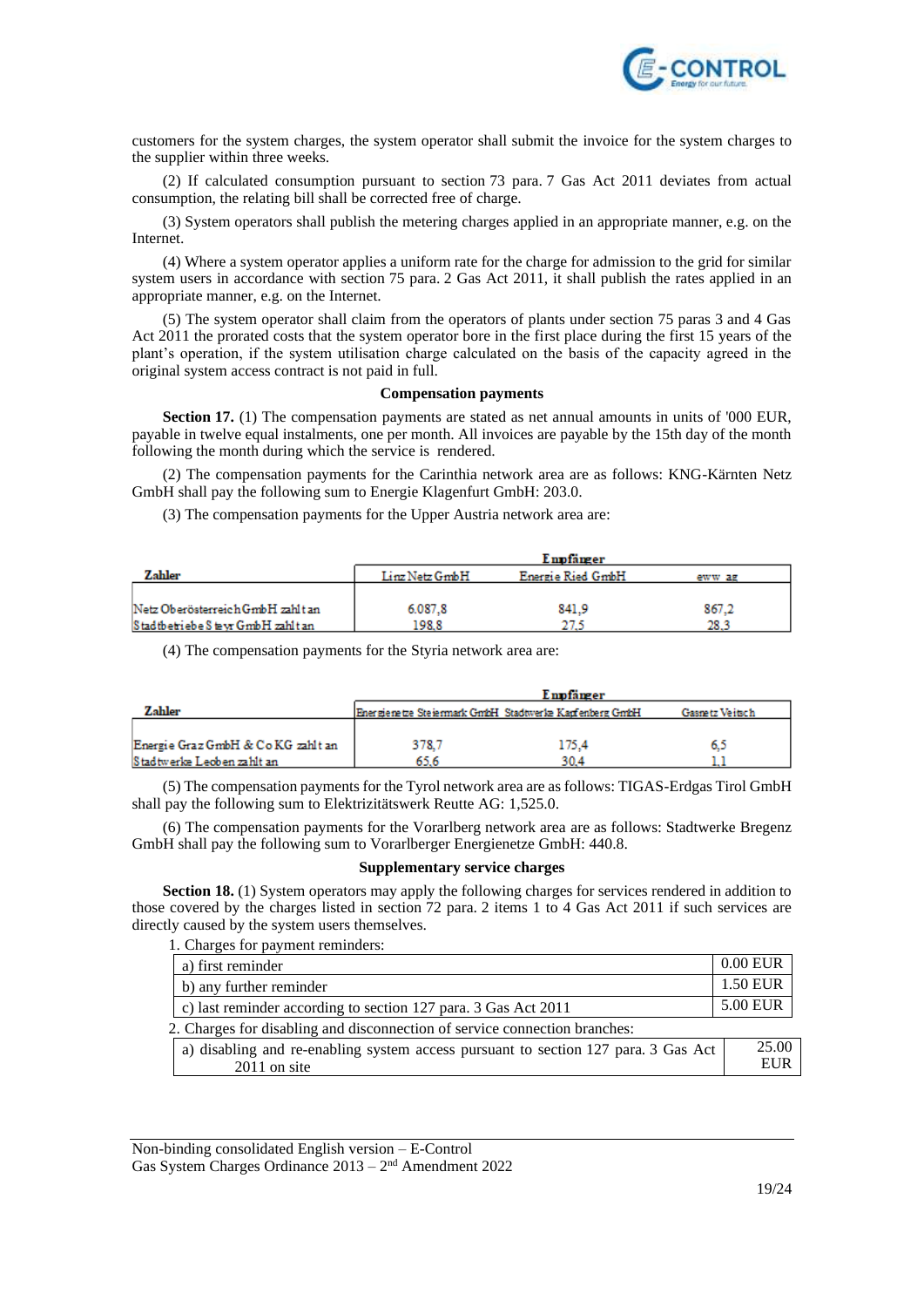

| b) disabling and re-enabling for safety reasons                                                                                              |            |                                                                                    |
|----------------------------------------------------------------------------------------------------------------------------------------------|------------|------------------------------------------------------------------------------------|
|                                                                                                                                              | <b>EUR</b> |                                                                                    |
| c) disconnection of service connection branches from the distribution network up to<br>size DA 63, incl. purging of the disconnected portion |            |                                                                                    |
|                                                                                                                                              |            | d) disconnection of service connection branches from the distribution network over |
| size DA 63, incl. purging of the disconnected portion                                                                                        | <b>EUR</b> |                                                                                    |
| 3. Charges for additional meter readings and invoices issued upon the system user's wish:                                                    |            |                                                                                    |
| a) on-site meter reading without additional invoice                                                                                          | 10.00 EUR  |                                                                                    |
| b) on-site meter reading with additional invoice                                                                                             | 15.00 EUR  |                                                                                    |
| c) additional invoice without on-site meter reading                                                                                          | 5.00 EUR   |                                                                                    |
| 4. Daily provision of data recorded by load meters:                                                                                          |            |                                                                                    |
| a) in the standard format defined in the Gas Market Code                                                                                     | $0.00$ EUR |                                                                                    |
| b) in other formats                                                                                                                          | 10.00 EUR  |                                                                                    |
| c) first establishment of data interface                                                                                                     | 50.00 EUR  |                                                                                    |

(2) The charge listed under para. 1 item 4(b) above is a monthly charge; the charges under para. 1 items 1 through 3 and para. 1 item 4(c) are one-off charges billed on a case-by-case basis.

## **Title 4**

## **Fee payable to distribution area managers**

### **Amount and payment**

**Section 19.** Payment of the annual fee for the distribution area manager is distributed as stated below. It is stated in units of '000 EUR and payable in twelve equal monthly instalments to the distribution area manager:

| 1. Verteilergebiet Ost:                                                 |         |
|-------------------------------------------------------------------------|---------|
| a) für den Netzbereich Oberösterreich die Netz Oberösterreich GmbH:     | 2.374.8 |
| b) für den Netzbereich Niederösterreich die Netz Niederösterreich GmbH: | 1.570.5 |
| c) für den Netzbereich Steiermark die Energienetze Steiermark GmbH:     | 1.435.2 |
| d) für den Netzbereich Burgenland die Netz Burgenland GmbH:             | 235.9   |
| e) für den Netzbereich Kärnten die KNG-Kärnten GmbH:                    | 198.4   |
| f) für den Netzbereich Salzburg die Salzburg Netz GmbH:                 | 317.8   |
| g) für den Netzbereich Wien die WIENER NETZE GmbH:                      | 2.300.8 |
| 2. Verteilergebiet Tirol:                                               |         |
| a) für den Netzbereich Tirol die TIGAS-Erdgas Tirol GmbH:               | 497.2   |
| 3. Verteilergebiet Vorarlberg:                                          |         |
| a) für den Netzbereich Vorarlberg die Vorarlberger Energienetze GmbH:   | 301.4   |

All invoices are payable by the 15th day of the month following the month during which the service is rendered.

## **Title 5**

## **Final provisions**

### **Transitional provisions**

**Section 20.** (1) This Ordinance also applies to any parties taking over system operation as the legal successors of the gas undertakings covered by this Ordinance.

(2) By derogation from the second sentence of section 14 para. 7, the payments set in section 14 para. 7 items 2 and 3 of the 2013 Gas System Charges (Amendment) Ordinance 2013 are amounts for the period from October 2013 to December 2013; they shall be billed for in equal monthly instalments from 1 October 2013.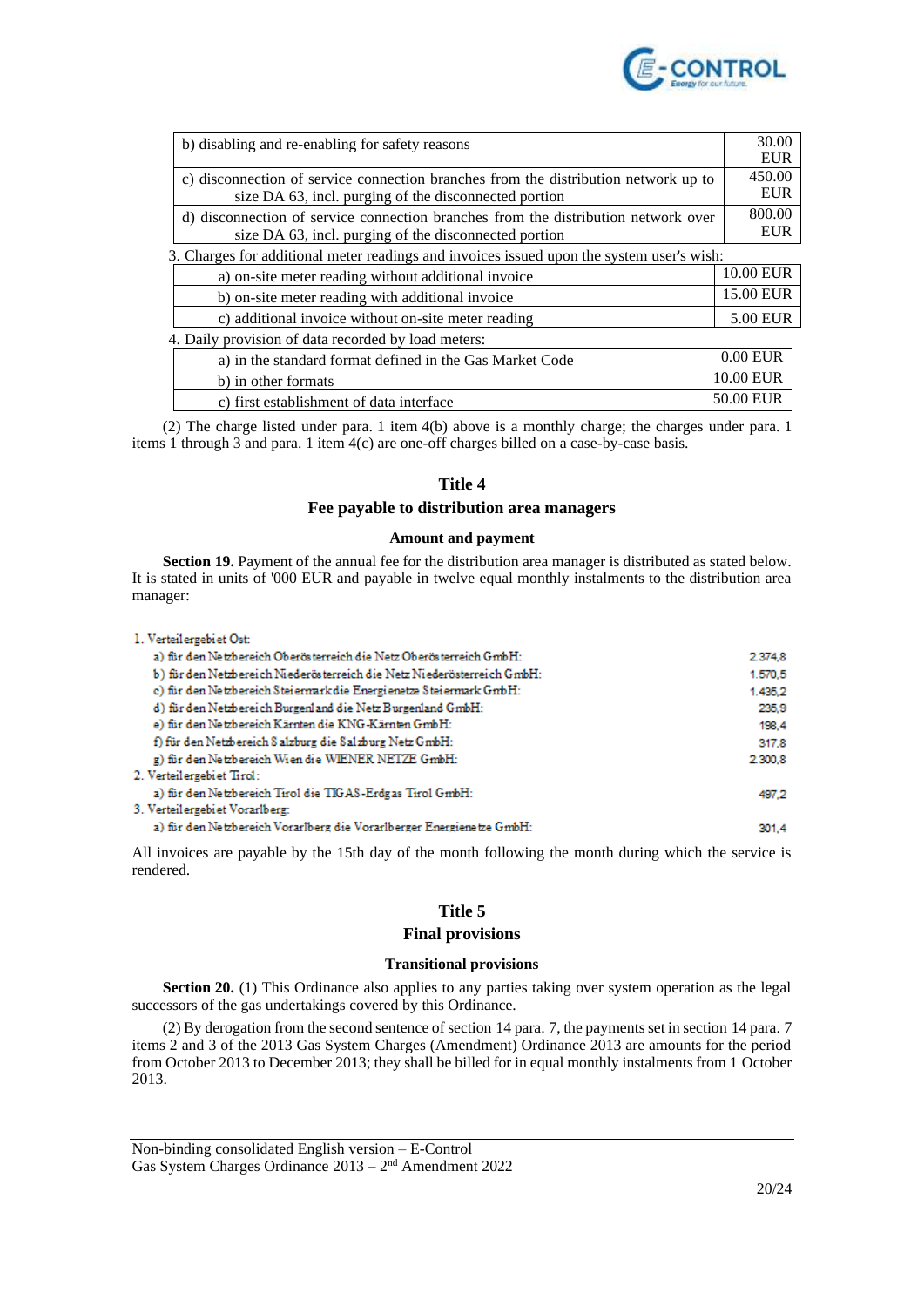

(3) The system charges set in sections 9, 10, 15 and 18 of the 2013 Gas System Charges (Amendment) Ordinance 2013 apply in the Tyrol and Vorarlberg market areas from 00.00 hrs on 1 January 2013. Those in sections 9 through 13, 15 and 18 of the 2013 Gas System Charges (Amendment) Ordinance 2013 apply in the Market Area East from 06.00 hrs on 1 January 2013.

(4) Storage system operators shall transmit the actual position of each customer's storage account as of 06.00 hrs on 1 April 2016, as confirmed by an independent auditor, to the system operator. The total of the storage account positions for storage customers must correspond to the total of the storage account positions for the balance groups. Should a storage system operator fail to comply with this obligation by 20 April 2016, the position of the customers' storage accounts is assumed to be zero.

(5) The multipliers in section 3 para. 9 items 3 and 4 apply for day-ahead contracts, rest-of-the-day contracts and within-day contracts that begin at 6.00 hrs on 1 October 2017 or later; until then, the multiplier is 1.

### **Entry into force**

**Section 21.** (1) This Ordinance comes into force on 1 January 2013.

(2) Sections 1 and 2, section 4 para. 1 and para. 3 item 2 as well as titles 3, 4 and 5 of the 2013 Gas System Charges [Amendment] Ordinance 2013 enter into force on 1 January 2013.

(3) The E-Control Commission ordinance setting the system charges for gas (Gas System Charges Ordinance 2008), published in no 021 of the official gazette supplement to the Wiener Zeitung of 30 January 2008, as amended by the 2008 Gas System Charges (Amendment) Ordinance 2009, published in no 252 of the official gazette supplement to the Wiener Zeitung of 24 December 2008, by the 2008 Gas System Charges (Amendment) Ordinance 2010, published in no 249 of the official gazette supplement to the Wiener Zeitung of 24 December 2009, by the 2008 Gas System Charges (Amendment) Ordinance 2011, published in no 249 of the official gazette supplement to the Wiener Zeitung of 23 December 2010, and by the 2008 Gas System Charges (Amendment) Ordinance 2012, FLG II no 441/2011, ceases to be effective at 06.00 hrs on 1 January 2013.

(4) The E-Control Commission order determining the system charges for cross-border other shipments of natural gas, and for cross-border shipments from control area entry points to control area exit points (Other Gas Shipments Order 2007), published in no 189 of the official gazette supplement to the Wiener Zeitung of 28 September 2007, as amended by the Other Gas Shipments (Amendment) Order 2008 of 25 January 2008, published in no 021 of the official gazette supplement to the Wiener Zeitung of 30 January 2008, by the Other Gas Shipments (Amendment) Order 2009, published in no 252 of the official gazette supplement to the Wiener Zeitung of 24 December 2008, by the Other Gas Shipments (Amendment) Order 2010, published in no 249 of the official gazette supplement to the Wiener Zeitung of 24 December 2009, by the Other Gas Shipments (Amendment) Order 2011, published in no 249 of the official gazette supplement to the Wiener Zeitung of 23 December 2010, and by the Other Gas Shipments (Amendment) Order 2012, FLG II no 439/2011, shall cease to be effective at 6.00 hrs on 1 January 2013.

(5) The E-Control Commission ordinance on the fee for the control area manager (Gas Control Area Manager Ordinance 2002), published in no 188 of the official gazette supplement to the Wiener Zeitung of 30 September 2002, as amended by the Gas Control Area Manager (Amendment) Ordinance 2004 of 19 May 2004, published in no 101 of the official gazette supplement to the Wiener Zeitung of 26 May 2004, by the Gas Control Area Manager (Amendment) Ordinance 2005 of 25 October 2005, published in no 212 of the official gazette supplement to the Wiener Zeitung of 29 October 2005, by the Gas Control Area Manager (Amendment) Ordinance 2006 of 20 December 2006, published in no 250 of the official gazette supplement to the Wiener Zeitung of 28 December 2006, by the Gas Control Area Manager (Amendment) Ordinance 2008 of 25 January 2008, published in no 021 of the official gazette supplement to the Wiener Zeitung of 30 January 2008, by the Gas Control Area Manager (Amendment) Ordinance 2009 of 19 December 2008, published in no 252 of the official gazette supplement to the Wiener Zeitung of 24 December 2008, by the Gas Control Area Manager (Amendment) Ordinance 2010 of 22 December 2009, published in no 249 of the official gazette supplement to the Wiener Zeitung of 24 December 2009, by the Gas Control Area Manager (Amendment) Ordinance 2011 of 20 December 2010, published in no 249 of the official gazette supplement to the Wiener Zeitung of 23 December 2010, and by the Gas Control Area Manager (Amendment) Ordinance 2012, FLG . II no 438/2011, ceases to be effective at the end of 31 December 2012.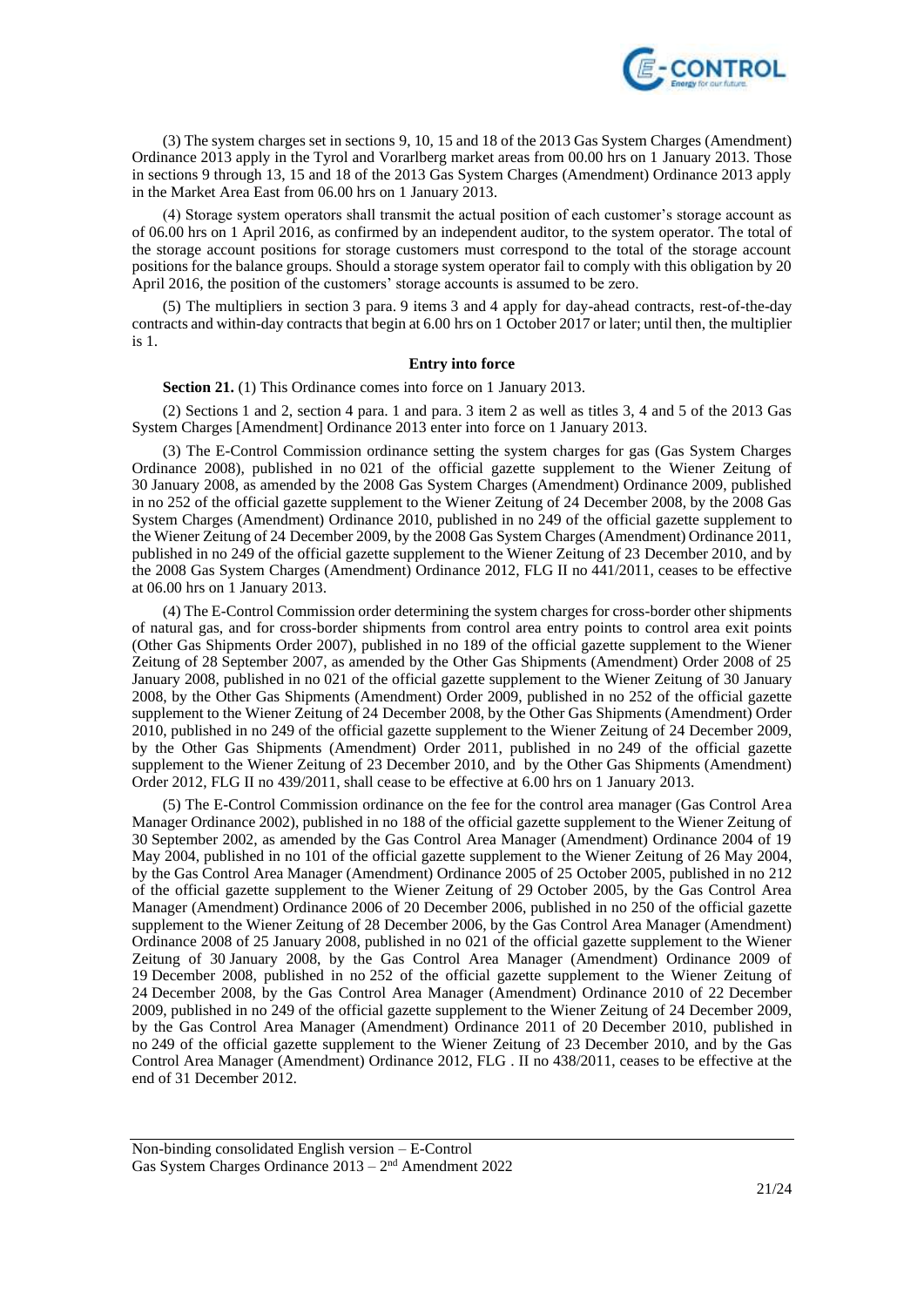

(6) Section 2 para. 1, section 9 para. 1, section 10 paras 6 to 6b and para. 8, section 11 paras 2 to 4, section 12 para. 3, section 13 para. 2, section 14 para. 7, section 15 paras 3 and 6 to 8, section 16 para. 1, section 17, and section 19 items 1 to 3 as amended by the 2013 Gas System Charges (Amendment) Ordinance 2014 enters into force at 06.00 hrs on 1 January 2014. For consumers that filed corresponding applications pursuant to section 10 para. 6a no later than 31 January 2014, the basis for the capacity part of the system utilisation charge shall be derived from the highest hourly load registered during each day with retroactive application from 1 January 2014.

(7) Section 4 paras 1 and 6 to 11, section 12 paras 4 and 5, and section 20 para. 4 as amended by the 3rd Gas System Charges (Amendment) Ordinance 2014 enter into force at 06:00 hrs on 1 May 2014.

(8) Section 2 para. 1 item 13, section 3 para. 8, section 4 para. 5, section 4 para. 9 item 1, section 7 para. 2, section 10 para. 6c, section 10 para. 7, section 10 para. 8 items 1 and 2, section 12 para. 2, section 12 para. 4, section 13 para. 2, section 14 para. 7, section 15 para. 8 item 3, section 17, and section 19, as amended by the 2013 Gas System Charges (Amendment) Ordinance 2015 come into force at 06.00 hrs on 1 January 2015.

(9) Section 3 para 2 item 5, section 3 para. 4 item 2, section 3 para. 6a, section 3 para. 9, section 4 para. 2a, section 4 para. 6 item 1, and section 8 para. 4, as amended by the 2nd Gas System Charges (Amendment) Ordinance 2015 enter into force at 06.00 hrs on 1 February 2015.

(10) Section 2 para. 1 item 13, section 3 para. 2 item 6, section 3 para. 6a items 1 and 2, section 8 paras 1 and 3, section 10 para. 3, section 10 para. 8 items 1 and 2, section 11 para. 2 item 2, section 12 para. 2, section 13 para. 2 items 1 to 3, section 14 para. 7, section 17, and section 19, as amended by the 2013 Gas System Charges (Amendment) Ordinance 2016, FLG II no 427/2015, come into force at 06.00 hrs on 1 January 2016. Section 4 paras 6, 7, 9, 10 and 11 as well as section 10 paras 6 and 6b, as amended by the 2013 Gas System Charges (Amendment) Ordinance 2016, FLG II no 427/2015, enter into force at 6.00 a.m. on 30 April 2012, section 11 para. 3 item 6, as amended by the 2013 Gas System Charges (Amendment) Ordinance 2016, FLG II no 427/2015, enter into force at 06.00 hrs on 1 October 2021. Section 3 para. 4 item 1, section 4 para. 2a, and section 11 para. 2 items 3 and 4 cease to be in force at 06.00 hrs on 1 January 2016.

(11) The provisions of the 2013 Gas System Charges (Amendment) Ordinance 2017, FLG II no 425/2016, come into force at 06.00 hrs on 1 January 2017.

(12) The provisions of the 2nd Gas System Charges (Amendment) Ordinance 2017, FLG II no 243/2017, come into force at the beginning of the gas day following the day of promulgation.

(13) The provisions of the 2013 Gas System Charges (Amendment) Ordinance 2018, FLG II no 399/2017, come into force at the beginning of the gas day on 1 January 2018.

(14) The provisions of the 2nd Gas System Charges (Amendment) Ordinance 2018, FLG II no 85/2018, come into force at the beginning of the gas day following the day of promulgation.

(15) Section 2 para. 1 item 1 and item 13 second sentence, section 10 para. 6c last sentence, section 10 para. 8 items 1 and 2, section 11 para. 3 item 6, section 12 para. 2, section 13 para. 2 items 2 and 3, section 14 para. 7 item 1, section 14 para. 7 item 2(a) and (b), section 14 para. 7 item 3, section 15 para. 3, section 17 paras 2 through 6, and section 19 items 1 through 3, as amended by the 2013 Gas System Charges (Amendment) Ordinance 2019, FLG II no 355/2018, come into force at the beginning of the gas day on 1 January 2019.

(16) The provisions of the 2013 Gas System Charges (Amendment) Ordinance 2020, FLG II no 423/2019, come into force at the beginning of the gas day on 1 January 2020.

(17) Section 3 paras 1 to 7a and paras 9 to 10, section 4 paras 1 and 2, and paras 5 to 7, section 7 para. 2, section 8 para. 3, section 12 paras 4 and 5, and annex 1 and 3, as amended by the 2nd Gas System Charges [Amendment] Ordinance 2020, FLG II no 254/2020, shall come into force on 1 January 2021.

(18) Section 2 para. 1 item 13, section 10 para. 8 items 1 and 2, section 11 para. 2 items 1 and 2, section 11 para. 3, section 12 paras 4 and 5, section 14 para. 7 items 1 to 3, section 17 paras 2 to 6, and section 19 items 1 to 3, as amended by the 2013 Gas System Charges (Amendment) Ordinance 2021, FLG II no 574/2020, come into force at the beginning of the gas day on 1 January 2021.

(19) Section 3 para. 4 items 4 and 5, and section 3 para. 4a, as amended by the ordinance in FLG II no 437/2021, come into force on the gas day following promulgation.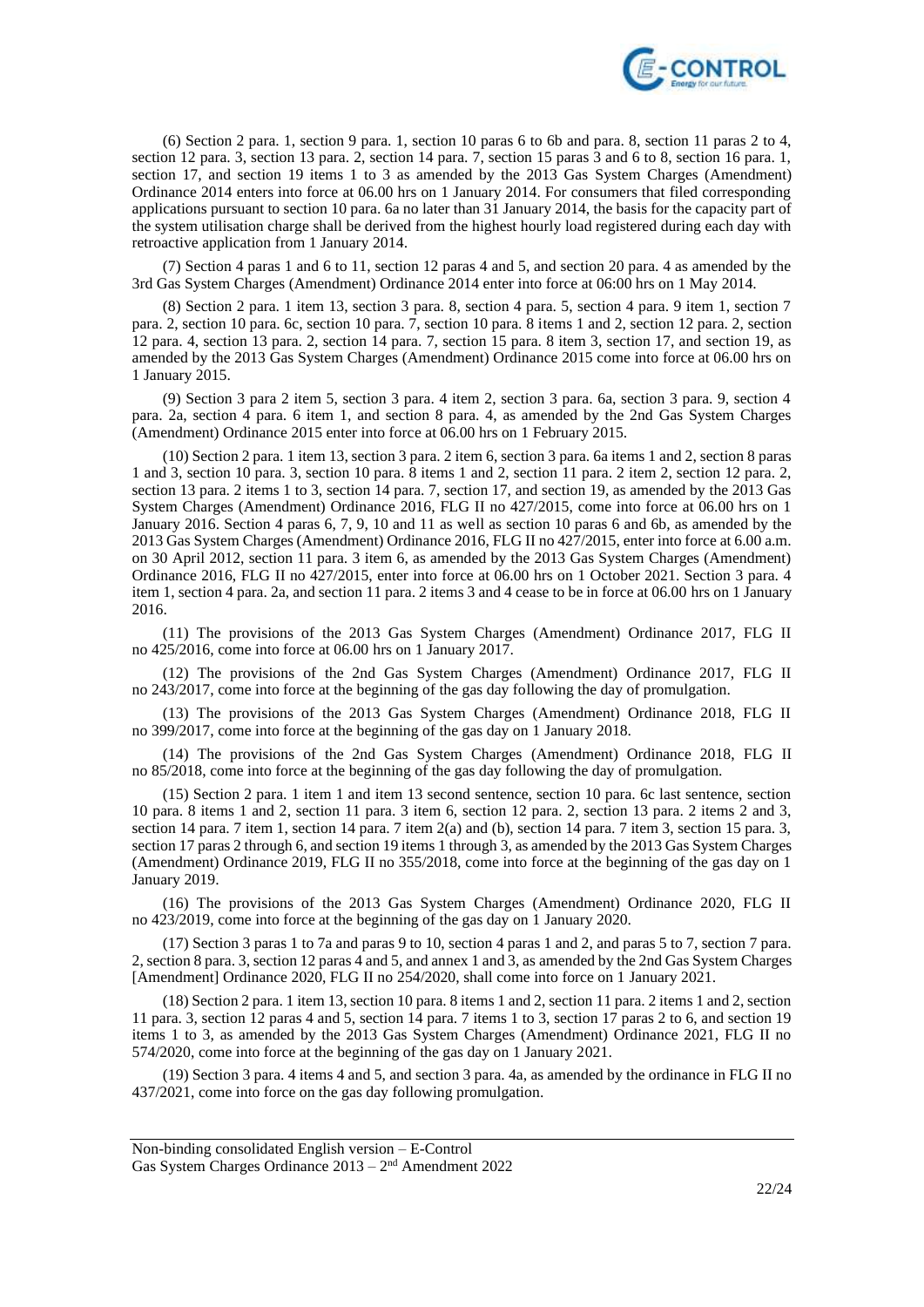

(20) Section 2 para. 1 item 13, section 10 para. 8 items 1 and 2, section 11 para. 1, section 11 para. 3 items 6 and 7, section 12 paras 1 and 2, section 13 and its headline, section 14 para. 7 items 1 to 3, section 16 para. 5, section 17 para. 2 item 6, and section 19 items 1 to 2, as amended by the 2022 amendment to the Gas System Charges Ordinance 2013, FLG II no 557/2021, enter into force at the beginning of the gas day on 1 January 2022.

(21) Section 1 para. 1 item 1, section 2 para. 1 items 5a and 8a, section 3 paras 1, 2a and 3a, section 3 para 4 items 1 and 2, section 3 para. 4a, section 4 para. 2a, section 7 para. 2, and annex 3, all as amended by the ordinance in FLG II no 176/2022, enter into force on the beginning of the gas day on 1 June 2022.

## **Annex 1 (concerning section 3 para. 7 and section 4 para. 4)**

 $E_{Rm} = (D_{rf} * F_R) * AvgC_{int} \leq F_m$ 

Where:

*E*<sub>*Rm*</sub> is the compensation of the interruptible capacity product interruption in line with section 3 para. 7 and section 4 para. 4. The compensation is due for the day during which an interruption occurs;

*Drf* is:

- (a) in the case of an interruptible capacity product interruption in line with section 3 para. 7, the grid utilisation charge for daily products pursuant to section 3 para. 9 or para. 9a, as applicable, or
- (b) in the case of an interruptible capacity product interruption in line with section 4 para. 4, the prorated grid utilisation charge for the day of the interruption pursuant to section 4 para. 2.

*F<sup>R</sup>* is the compensation factor:

- (a) in the case of an interruptible capacity product interruption in line with section 3 para. 7, it corresponds to 3;
- (b) in the case of an interruptible capacity product interruption in line with section 4 para. 4, it corresponds to 1.5;

is the average interruptible capacity interrupted in the relevant day, calculated as

 $AvgC_{int} = AvgC_{int}$ , where

*cdiff,i* is the actual interrupted capacity of the product calculated as the difference between the hourly capacity offered and the actually available hourly capacity during each hour affected by the interruption;

*h<sub>R</sub>* is the number of hours of a gas day;

*i* is the relevant hour where an interruption occurs;

*F<sub>m</sub>* is the grid utilisation charge that would apply if there were no interruption.

## **Annex 2 (concerning section 3 para. 10 and section 4 para. 5)**

$$
E_{Km} = \left(\frac{E_m}{h_m * q}\right) * \left(\sum_{K=1}^{h_K} q_{diffK} * h_K\right)
$$

where:

 $E_{Km}$  = the reduction of the monthly charge

 $E_m$  = the monthly charge

 $h_m$  = the total number of hours of the month during which the restriction occurs

 $q$  = the contracted hourly capacity at the entry or exit point